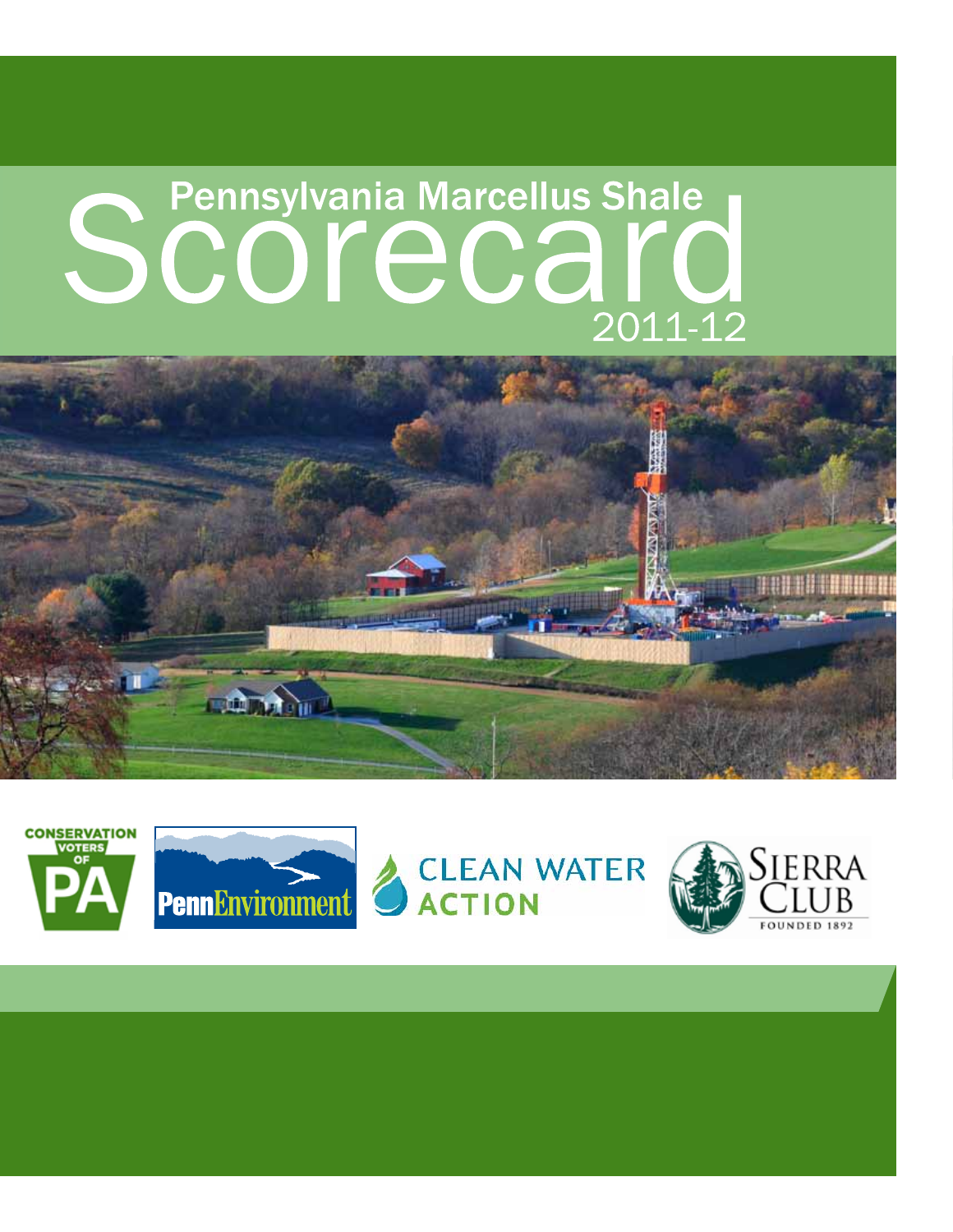## SCORING THE MARCELLUS SHALE

Clean Water Action, Conservation Voters of Pennsylvania, PennEnvironment, and Sierra Club present the 2011-2012 Pennsylvania Marcellus Shale Scorecard, a permanent record that scores every Pennsylvania state legislator on votes cast during the debate and passage of House Bill 1950, now known as Act 13 of 2012.

HB 1950 is the most significant Marcellus Shale gas drilling legislation to date and the most important environmental legislation of the last decade. This legislation is a significant step in the wrong direction that leaves our communities, our health, and our environment at continued risk.

- HB 1950 tramples on municipal rights by requiring communities to allow all gas drilling activities near schools, day care centers, hospitals, and homes. This also overturns existing local zoning ordinances that protect residents from gas development
- The environmental provisions in the bill are inadequate to protect our familes and our drinking water, including set backs that allow gas drilling to occur as close as 500 feet from our schools and homes.
- HB 1950 also enacts one of the country's lowest extraction fees, allowing billion-dollar companies to avoid paying their fair share, while our state's environmental protection agencies face devastating budget cuts.

Traditionally, our scorecards rate and record votes spanning a variety of environmental issues. Because of the magnitude of the impact that HB 1950 will have on all Pennsylvanians, we believe it critical that the public be fully informed of the actions of their state legislators on this bill. To that end, we present this unprecedented Marcellus Scorecard, the first collaborative scorecard produced by these four organizations.

State Representatives and Senators were scored based on floor votes that highlighted environmental issues. Key votes in the Scorecard include amendments to restore municipal control of zoning, increase the set back distance from structures, raise the amount of the impact fee, and ensure replaced water meets Safe Drinking Water Act standards.

# 2011-2012 Marcellus Scorecard Committee:

Myron Arnowitt - Pennsylvania State Director, Clean Water Action Thomas Au - Conservation Chair, Sierra Club Pennsylvania Chapter Andrew Blum - Field Director, Conservation Voters of PA Adam Garber - Field Director, PennEnvironment Steve Hvozdovich - Marcellus Campaign Director, Clean Water Action David Masur - Executive Director, PennEnvironment Josh McNeil - Executive Director, Conservation Voters of PA Jeff Schmidt - Director, Sierra Club Pennsylvania Chapter Erika Staaf - Clean Water Advocate, PennEnvironment Cover photo by Mark Schmerling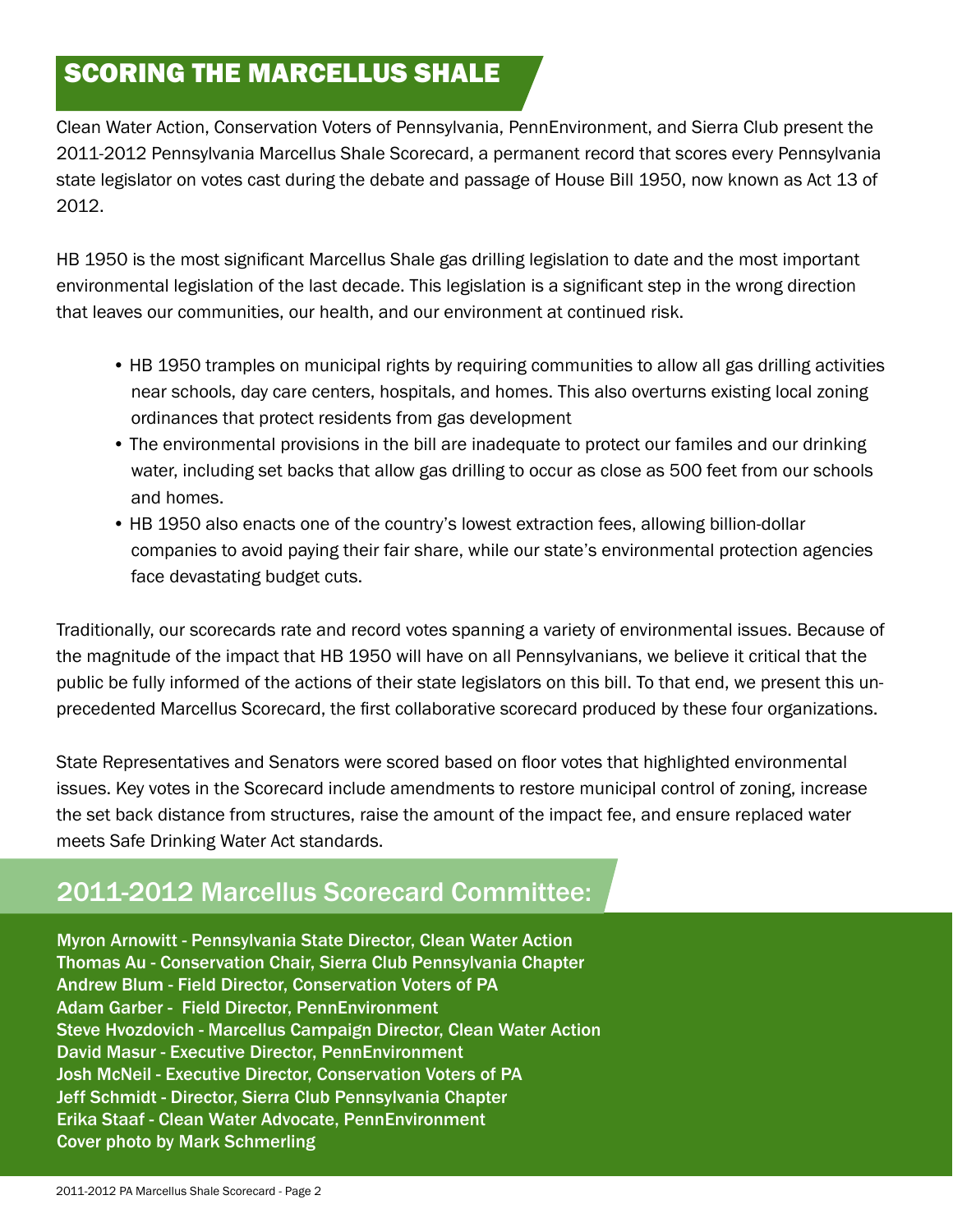42 State Representatives and 14 State Senators earned perfect 100% scores. These environmental champions include:

- Senate Minority Leader Senator Jay Costa (D-Allegheny)
- Senate Environmental Resources and Energy Committee Minority Chair Senator John Yudichak (D-Luzerne)
- Senate Environmental Resources and Energy Committee members Senator Daylin Leach (D-Montgomery) and Senator Andrew Dinniman (D-Chester)
- House Environmental Resources and Energy Committee members Rep. Scott Conklin (D-Centre), Rep. Greg Vitali (D-Delaware), Rep. Steve Santarsiero (D-Bucks), Rep. Eugene DePasquale (D-York), Rep. Bryan Barbin (D-Cambria)
- Minority Caucus Chair Rep. Dan Frankel (D-Allegheny)

Far too many State Representatives and State Senators earned scores below 50%. Legislative leaders who failed to protect Pennsylvania's familes include:

- Senators Charles McIlhinney (R-Bucks), Stewart Greenleaf (R-Montgomery), Richard Alloway (R-Franklin), Edwin Erickson (R-Delaware), and Bob Mensch (R-Montgomery), each of whom signed a letter to the Governor opposing HB 1950 and vowing to protect municipal rights only days before voting in favor of the bill.
- Senate Environmental Resources and Energy Committee member Senator Tim Solobay (D-Washington)
- House Environmental Resources and Energy Committee members Rick Saccone (R-Allegheny), Randy Vulakovich (R-Allegheny), and Martin Causer (R-McKean)
- Majority Chair Rep. Scott Hutchinson (R-Venango) House Speaker Rep. Sam Smith (R-Punxsutawney)
- Majority Leader Rep. Mike Turzai (R-Allegheny)

We encourage every citizen to join the tens of thousands of members represented by our organizations to praise those legislators who stood up for public health or to demand explanation from those who voted against the public interest.

## Conservation Voters of Pennsylvania

www.conservationpa.org www.facebook.com/ConservationPA www.twitter.com/ConservationPA 215.564.3350

## Clean Water Action

www.cleanwateraction.org/pa www.facebook.com/CleanWaterAction www.twitter.com/CleanH2OPA 412.765.3053

#### Sierra Club Pennsylvania Chapter

www.pennsylvania.sierraclub.org www.facebook.com/PASierraClub www.twitter.com/SierraClubPA 717.232.0101

#### PennEnvironment

www.pennenvironment.org www.facebook.com/PennEnvironment www.twitter.com/PennEnvironment 215.732.5897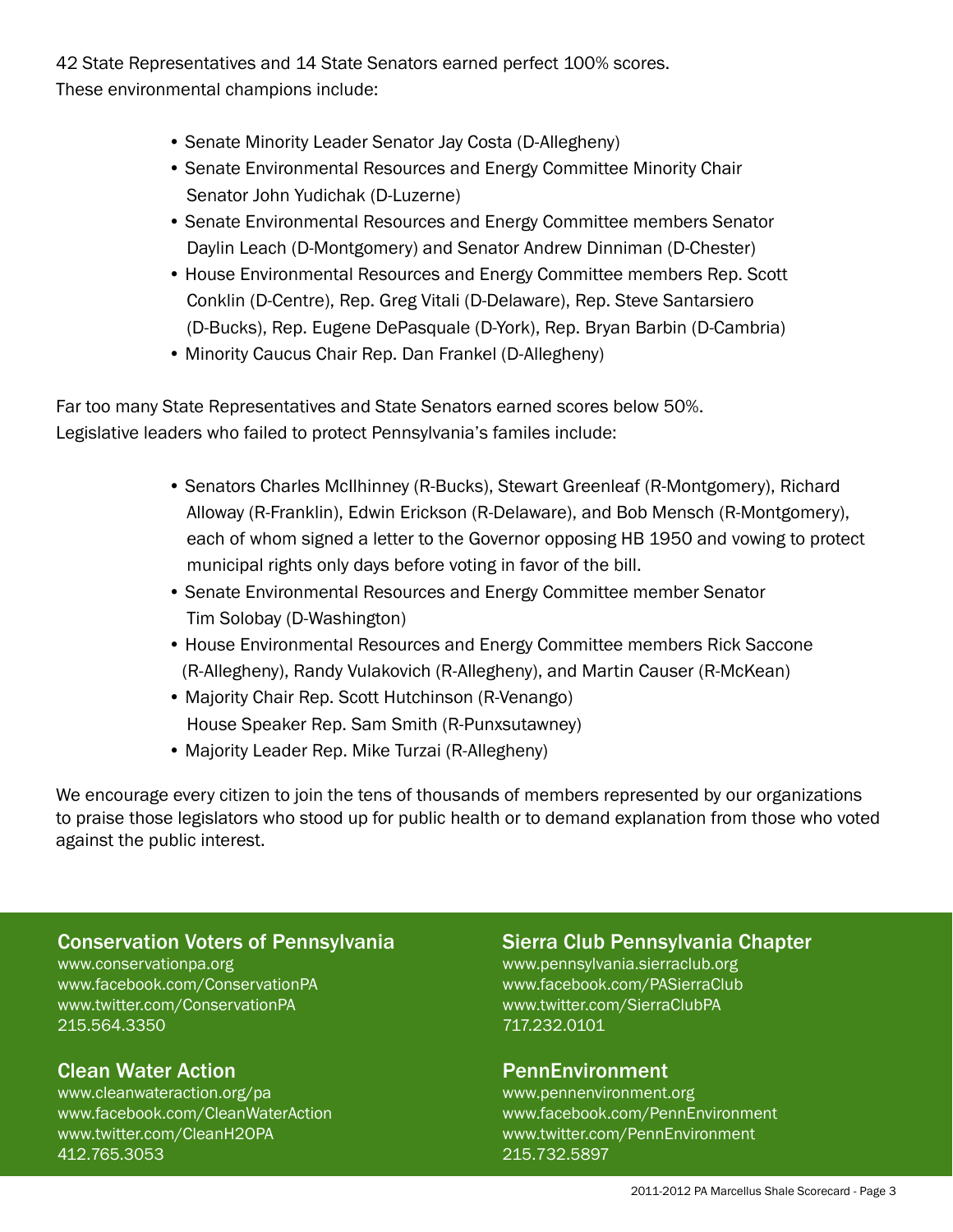|                                             | increase the maximum amount of bonds that drillers must post to clean<br>12/14/2011<br>Amendment defeated by a vote of 18-32.<br>Holding Drillers Responsible (A7802)<br>up potential environmental damages.<br>The pro-environment vote is Yes. | 12/14/2011<br>Eliminate taxpayer liability for gas companies' attorneys' fees in<br>Amendment defeated by a vote of 20-30.<br>challenges to local zoning ordinances.<br>Protecting Local Taxpayers (A7370)<br>The pro-environment vote is Yes. | Send environmental rollback legislation that eliminates local control over<br>drilling and implements minimal fee to the House with new language.<br>Bill passed by a vote of 28-22.<br>12/14/2011<br>Passing the original bill (HB 1950)<br>The pro-environment vote is No. | a<br>$31 - 19$ .<br>containing inadequate environmental protections and implementing<br>Final passage of legislation removing local control over gas drilling,<br>2/7/2011<br>Bill passed by a vote of<br>Final Passage (Conference Report)<br>The pro-environment vote is No.<br>low impact fee. | $\omega_{\rm{U}}$ erence Report)<br>agessed leni <sup>3</sup><br>0960 pill (HB 1920)<br>(0960 pill)<br><b>ayı Suissed</b><br>Taxpayers <sub>(A7370)</sub><br><b>Protecting Local</b><br>Besponsible (A7802)<br><b>Holding Drillers</b><br>$\epsilon_{\text{Ores} \text{ts}}$ (A7421)                                  |                                                       |                                            | $\ddot{}$<br>$\ddot{}$<br>$\ddot{}$<br>$\ddot{}$ | $\ddot{}$<br>$\mathbf{r}$<br>$\ddot{}$<br>$\ddot{}$                       |                       |
|---------------------------------------------|--------------------------------------------------------------------------------------------------------------------------------------------------------------------------------------------------------------------------------------------------|------------------------------------------------------------------------------------------------------------------------------------------------------------------------------------------------------------------------------------------------|------------------------------------------------------------------------------------------------------------------------------------------------------------------------------------------------------------------------------------------------------------------------------|---------------------------------------------------------------------------------------------------------------------------------------------------------------------------------------------------------------------------------------------------------------------------------------------------|-----------------------------------------------------------------------------------------------------------------------------------------------------------------------------------------------------------------------------------------------------------------------------------------------------------------------|-------------------------------------------------------|--------------------------------------------|--------------------------------------------------|---------------------------------------------------------------------------|-----------------------|
|                                             | 12/14/2011                                                                                                                                                                                                                                       | 12/14/2011                                                                                                                                                                                                                                     | 12/14/2011                                                                                                                                                                                                                                                                   | g permits in<br>12/14/2011                                                                                                                                                                                                                                                                        | Protecting State<br>(و267) gas anillinb <sup>gag</sup> mo <sup>rt</sup><br>suollosed protections<br><sub>Over gas drilling (A7675)</sub><br><b>Preserve local control</b><br>Make drillers pay<br>their fair share (A7695)<br><sup>Make</sup> drillers pay                                                            | $\mathbf{r}$                                          |                                            | $\ddot{}$<br>$\ddot{}$<br>$\ddot{}$<br>$\ddot{}$ | $\mathbf{r}$<br>$\mathbf{r}$<br>$\ddot{}$<br>÷<br>$\ddot{}$               |                       |
|                                             |                                                                                                                                                                                                                                                  |                                                                                                                                                                                                                                                |                                                                                                                                                                                                                                                                              |                                                                                                                                                                                                                                                                                                   | <b>SCOTE</b><br>Party                                                                                                                                                                                                                                                                                                 | $\delta$<br>$\delta$<br>œ                             | 38%<br>$\propto \propto$                   | 100%<br>$\mathbf \Omega$                         | 100%<br>$\sim \alpha$<br>$\mathbf{a}$                                     | <b>63%</b><br>0%      |
| <b>2011 - 2012 SENATE VOTE DESCRIPTIONS</b> | Raise fees for drillers to better fund environmental and statewide<br>programs. The pro-environment vote is Yes.<br>Make drillers pay their fair share (A7695)<br>Amendment defeated by a vote of 25-25.                                         | Preserve the zoning rights of local governments to determine the location<br>Preserve local control over gas drilling (A7675)<br>Amendment defeated by a vote of 23-27.<br>The pro-environment vote is Yes.<br>of gas drilling operations      | Increase the minimum distance between gas drilling wells and homes or<br>Increased protections from gas drilling (A7679)<br>Amendment defeated by a vote of 19-31.<br>The pro-environment vote is Yes.<br>private water wells.                                               | Institute a two-year moratorium on new leasing or new drillin<br>Amendment defeated by a vote of 17-33.<br>Protecting State Forests (A7421)<br>The pro-environment vote is Yes.<br>state forests.                                                                                                 | = Not enough votes available to score<br>= Not in office at the time of the vote<br>= Unexcused Absence (scored as-)<br><b>SENATE VOTES</b><br>= Excused Absence (not scored)<br>= Anti-environment vote<br>= Pro-environment vote<br>Senator<br><b>District</b><br>Key<br>$\ddot{}$<br>ш<br>$\Rightarrow$<br>$\star$ | Sen. Richard Alloway<br>Sen. David Argall<br>33<br>29 | Sen. Lisa Baker<br>$\overline{\mathbf{S}}$ | Sen. John Blake<br>$\boldsymbol{\mathsf{22}}$    | Sen. James Brewster<br>Sen. Lisa Boscola<br>45<br>$\overline{\mathbf{g}}$ | Sen. Pat Browne<br>9F |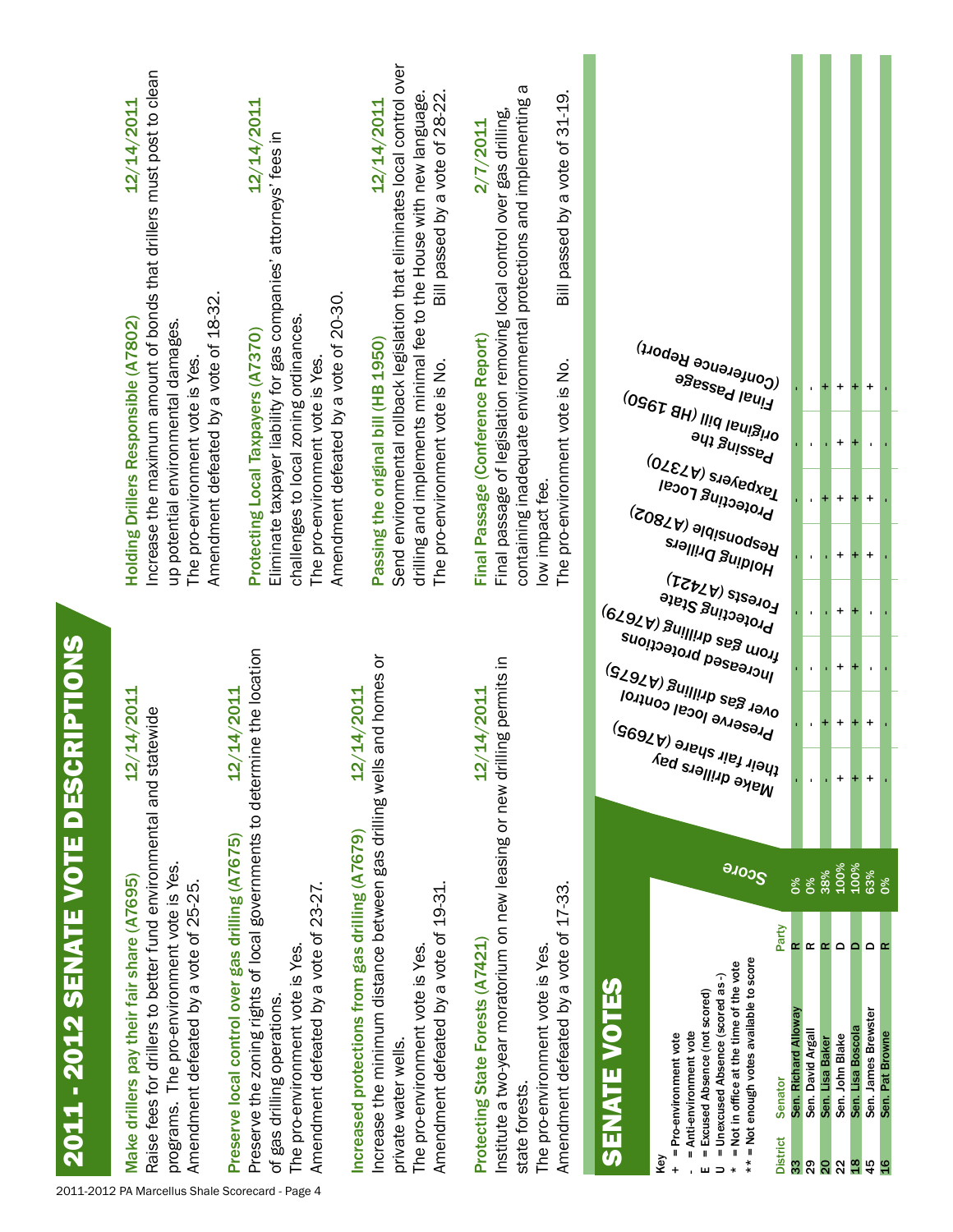| (Conference Report)<br>egessed leui <sup>1</sup>                                                                                  |                |                | $+$      |    | $+$          |           | $+$                           |                |          |                |           |                     | $+$       |          | $\blacksquare$ |          | $\ddot{}$    |                |           |           |           | $\blacksquare$           |               |          | +         |          | $\mathbf{I}$ |           |                |           | +        |          |                 |          |          |                   |      |
|-----------------------------------------------------------------------------------------------------------------------------------|----------------|----------------|----------|----|--------------|-----------|-------------------------------|----------------|----------|----------------|-----------|---------------------|-----------|----------|----------------|----------|--------------|----------------|-----------|-----------|-----------|--------------------------|---------------|----------|-----------|----------|--------------|-----------|----------------|-----------|----------|----------|-----------------|----------|----------|-------------------|------|
| $^{(0$ ولا قابا) اابار (B $^{(026)}$                                                                                              |                |                | +        |    | $\ddot{}$    |           | $\ddot{}$                     | $+$            | $+$      |                |           | $\ddot{}$<br>$+$    | $+$       | $+$      | $\ddot{}$      |          | $\ddot{}$    |                |           |           |           |                          |               |          | $\ddot{}$ |          | $+$          |           |                |           | +        |          |                 |          |          |                   |      |
| <b>Passing the</b><br>O2 SJON SJON RYSSO<br><b>Protecting Local</b>                                                               |                |                |          |    |              |           | +                             | $\mathbf{L}$   |          |                |           | $\ddot{}$<br>$+$    | $+$       | $+$      | $\ddot{}$      |          | $\mathbf{L}$ |                |           |           |           | $\mathbf{I}$             |               |          | +         |          | $\mathbf{r}$ |           |                |           | +        |          |                 |          |          |                   |      |
| (2087م) eldisnoq <sup>e (</sup> A<br><sup>Holding Drillers</sup>                                                                  |                |                |          |    |              |           | +                             |                |          |                |           | $\ddot{}$<br>$+$    | $+$       | $+$      | $\blacksquare$ |          |              |                |           |           |           | $\mathbf{I}$             |               |          | +         |          | $\mathbf{r}$ |           |                |           | +        |          |                 |          |          |                   |      |
| $\epsilon_{\text{O}}$ rests (A $\lambda$ 451)<br>Protecting State                                                                 |                |                |          |    |              |           | $\ddot{}$                     | $\mathbf{L}$   | ÷        | $\blacksquare$ | ٠.        | $\ddot{}$           | $\ddot{}$ | $\pm$    | $\blacksquare$ |          |              |                |           |           |           | $\blacksquare$           |               |          | +         |          |              |           |                |           | +        |          |                 |          |          |                   |      |
| $^{(6297)}$ 8 <sup>nillinb as8 mo<sup>11</sup></sup><br><sub>l</sub> ncreased protections<br><sup>0ver gas drilling (A7675)</sup> |                | $\blacksquare$ |          |    |              |           | +                             |                |          | $\blacksquare$ | +         | $\ddot{}$           | $+$       | $\pm$    | $\ddot{}$      |          | $\mathbf{I}$ |                |           |           |           |                          |               |          | +         |          |              |           |                |           | +        |          |                 |          |          |                   |      |
| <b>Preserve local control</b>                                                                                                     |                |                |          |    |              |           | +                             | $\ddot{}$      |          |                |           | +                   |           |          |                |          | +            |                |           | +         |           |                          |               |          | +         |          |              |           |                |           | +        |          |                 |          |          |                   |      |
| <sup>Make drillers</sup> pay<br>their fair share (A7695)<br><sup>Make drillers</sup> pay                                          |                |                | +        |    | $\mathbf{I}$ |           | $\ddot{}$                     | $\blacksquare$ |          |                |           | +                   | +         | ÷        | $\ddot{}$      |          |              | +              |           | +         |           | $\overline{\phantom{a}}$ |               |          | $\ddot{}$ |          | +            |           |                |           | +        |          |                 | +        |          |                   |      |
|                                                                                                                                   |                |                |          |    |              |           |                               |                |          |                |           |                     |           |          |                |          |              |                |           |           |           |                          |               |          |           |          |              |           |                |           |          |          |                 |          |          |                   |      |
| <b>SCOTE</b>                                                                                                                      | 0%<br>$\delta$ | 100%           | 100%     | o% | 25%          | 13%       | 100%<br>100%                  | 25%            | 100%     | 0%             | 50%       | 88%<br>75%          | 100%      | 100%     | 50%            | $0\%$    | 38%          | 13%<br>0%      | 0%        | 25%       | <b>D%</b> | 0%                       | 100%<br>0%    | 13%      | 100%      | 100%     | 25%          | 13%       | $\frac{8}{20}$ | 0%        | 100%     | 0%       | <b>D%</b><br>O% | 88%      | 0%       | D%                | 100% |
| Party                                                                                                                             |                |                |          |    | œ            | $\propto$ | $\Omega$<br>$\mathbf{\Omega}$ | œ              | $\Omega$ | œ              | $\propto$ | $\Omega$<br>$\circ$ | Δ         | $\Omega$ | œ              | $\alpha$ | œ            | œ<br>$\propto$ | $\propto$ | $\propto$ | $\alpha$  | $\propto$                | œ<br>$\Omega$ | $\Omega$ | $\circ$   | $\Omega$ | œ            | $\propto$ | œ              | $\propto$ | $\Omega$ | $\alpha$ | œ<br>$\propto$  | $\Omega$ | $\Omega$ | $\alpha$ $\alpha$ |      |
| = Not enough votes available to score<br>= Not in office at the time of the vote<br>= Unexcused Absence (scored as -)             | œ              | $\Omega$       | $\Omega$ | œ  |              |           |                               |                |          |                |           |                     |           |          |                |          |              |                |           |           |           |                          |               |          |           |          |              |           |                |           |          |          |                 |          |          |                   |      |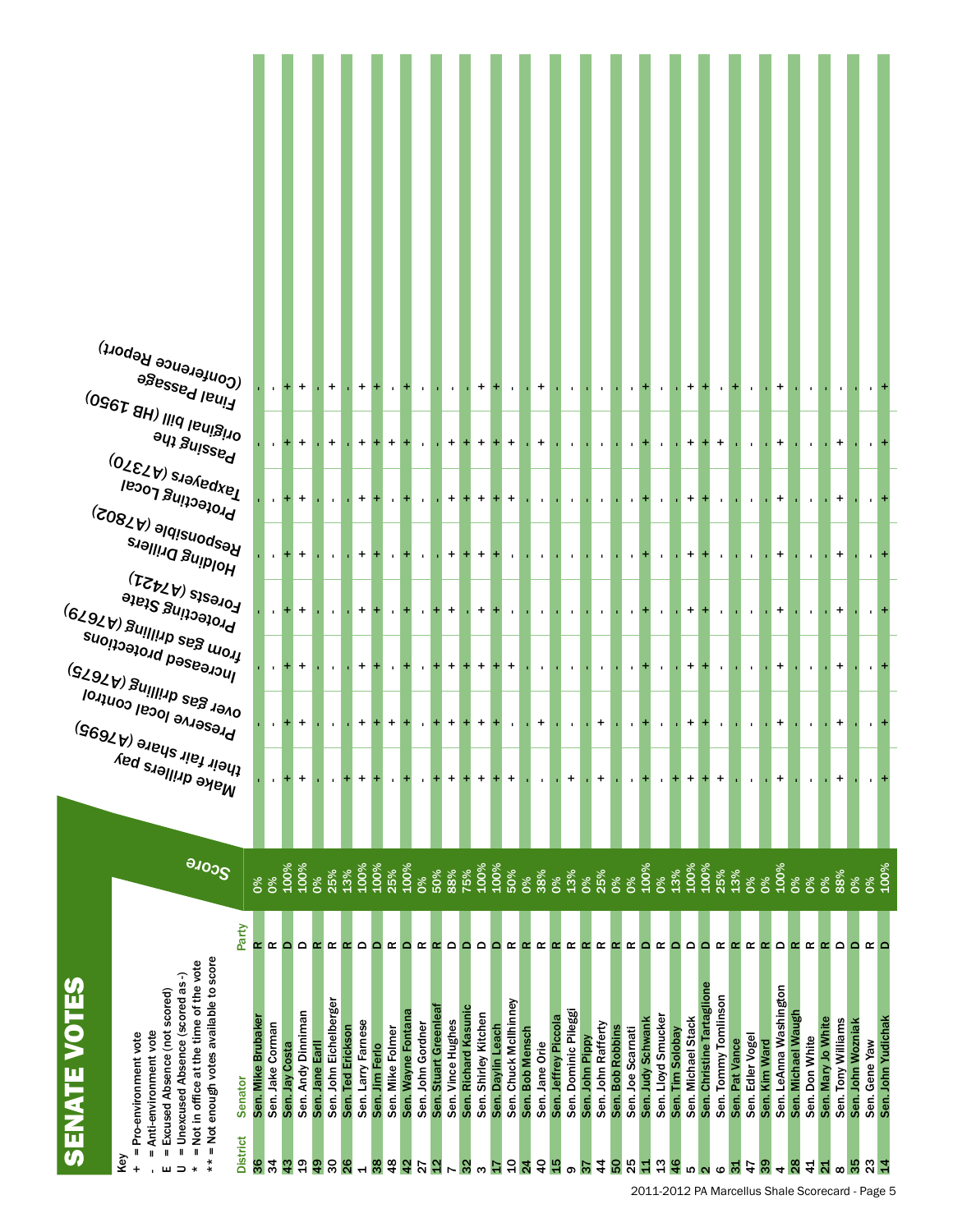| Raid \$5 Million from PA conservation programs to subsidize natural gas<br>11/15/2011<br>Raiding Conservation Funding (A6322)                                          | 11/15/2011<br>Make drillers pay fair share 4 (A6426)                                                                                                               |
|------------------------------------------------------------------------------------------------------------------------------------------------------------------------|--------------------------------------------------------------------------------------------------------------------------------------------------------------------|
| projects. The pro-environment vote is No.<br>Amendment passed by a vote of 111-85.                                                                                     | Allow further consideration of an amendment that would raise fees for<br>drillers and increase revenue for statewide programs.<br>The pro-environment vote is Yes. |
| 11/15/2011<br>Raiding Conservation Funding 2 (A6323)                                                                                                                   | Motion defeated by a vote of 101-95                                                                                                                                |
| Raid \$7.5 Million from PA conservation programs to subsidize natural gas<br>projects. The pro-environment vote is No.                                                 | (two-thirds majority needed for passage).                                                                                                                          |
| Amendment passed by a vote of 103-97.                                                                                                                                  | 11/16/2011<br>Protect Drinking Water (A6372)                                                                                                                       |
|                                                                                                                                                                        | Requires drillers to test water before drilling and replace contaminated                                                                                           |
| Limit funding to Growing Greener, one of Pennsylvania's cornerstone<br>11/15/2011<br>Limit environmental funding (A6072)                                               | water with water that meets federal standards. The pro-environment vote<br>is Yes. Amendment passed by a vote of 151-42.                                           |
| conservation programs. The pro-environment vote is No.                                                                                                                 |                                                                                                                                                                    |
| Amendment defeated by a vote of 19-178.                                                                                                                                | 11/16/2011<br>Require drillers to pay for damage caused to local roads.<br>Paying for road damage (A6491)                                                          |
| 11/15/2011<br>Require full review of drilling permits (A6141)                                                                                                          | The pro-environment vote is Yes.                                                                                                                                   |
| environment and public health. The pro-environment vote is Yes.<br>Eliminate expedited permit process for gas drilling to protect                                      | Amendment defeated by a vote of 93-100.                                                                                                                            |
| Amendment passed by a vote of 191-5.                                                                                                                                   | 11/16/2011<br>Cutting off debate (Motion)                                                                                                                          |
|                                                                                                                                                                        | Deny House members the opportunity to fix the legislation with more                                                                                                |
| 11/15/2011<br>Make drillers pay fair share (A6344)                                                                                                                     | amendments, then forcing a final vote.                                                                                                                             |
| Refuse to consider an amendment that would implement a higher                                                                                                          | The pro-environment vote is No.                                                                                                                                    |
| e programs.<br>statewide severance tax and increase funding for statewid                                                                                               | Motion defeated by a vote of 105-88                                                                                                                                |
| Motion passed by a vote of 111-86.<br>The pro-environment vote is No.                                                                                                  | (two-thirds majority needed for passage).                                                                                                                          |
|                                                                                                                                                                        | 11/16/2011<br>Passing the bill to Senate (HB 1950)                                                                                                                 |
| 11/15/2011<br>Make drillers pay fair share 2 (A6107)                                                                                                                   | Send environmental rollback legislation that eliminates local control                                                                                              |
| statewide severance tax, increasing environmental and statewide funding.<br>Refuse to consider an amendment that would replace impact fee with                         | over drilling and implements minimal fee to the Senate.<br>The pro-environment vote is No.                                                                         |
| Motion passed by a vote of 111-86.<br>The pro-environment vote is No.                                                                                                  | The bill passed by a vote of 107-76.                                                                                                                               |
|                                                                                                                                                                        | 2/8/2012<br>Final Passage (Conference Report)                                                                                                                      |
| Refuse to consider an amendment that would raise fees for drillers and<br>11/15/2011<br>Make drillers pay fair share 3 (A6033)<br>increase revenue for state programs. | containing inadequate environmental protections and implementing<br>Final passage of legislation removing local control over gas drilling,<br>a low impact fee.    |
| Motion passed by a vote of 111-86.<br>The pro-environment vote is No.                                                                                                  | The bill passed by a vote of 101-90.<br>The pro-environment vote is No.                                                                                            |
|                                                                                                                                                                        |                                                                                                                                                                    |

2011 - 2012 HOUSE VOTE DESCRIPTIONS

2011 - 2012 HOUSE VOTE DESCRIPTIONS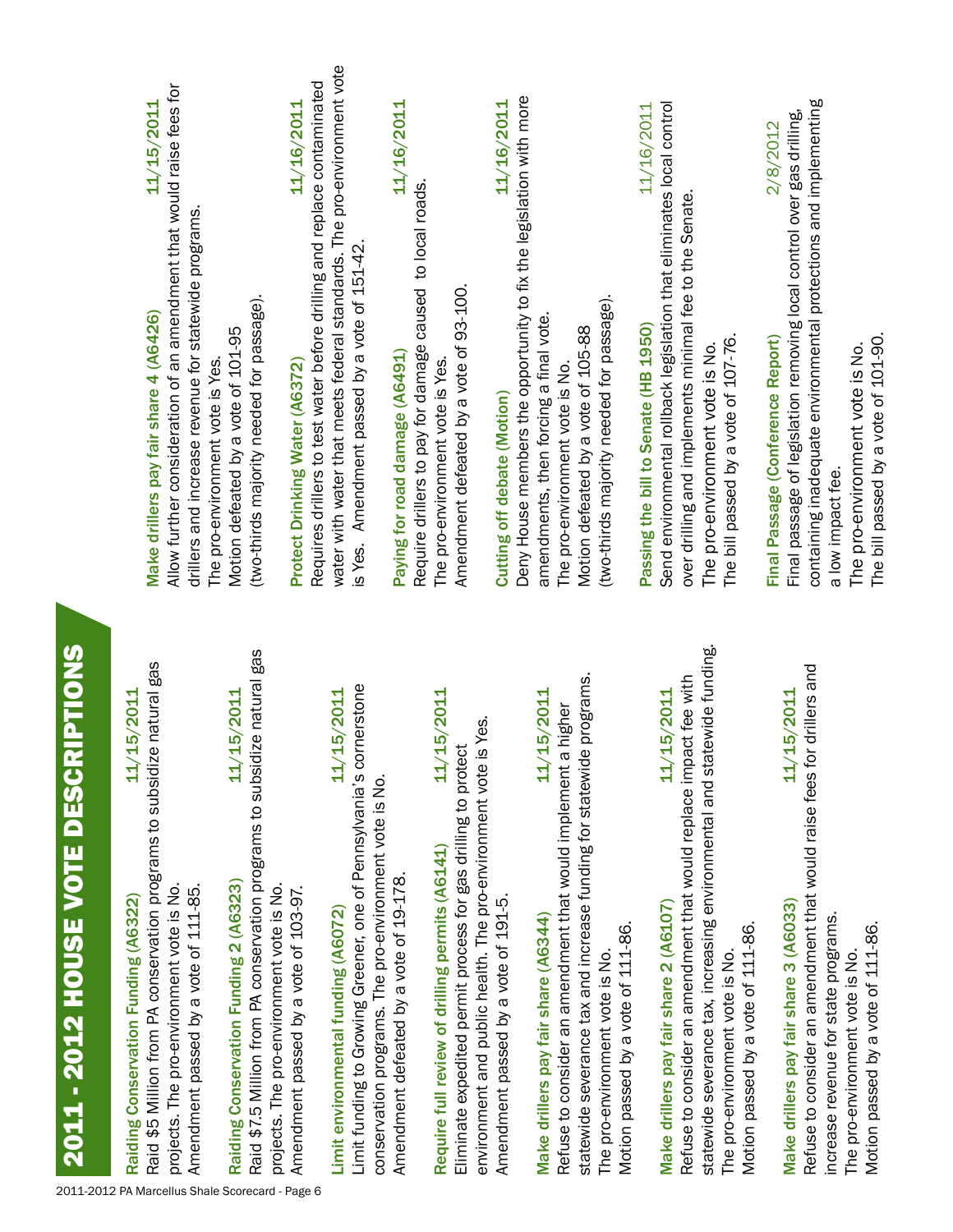|                    | (Conference Report)                                                                                                                                                                                            |                  |                  |                 |                   |                    |                |                                             |                    |                   |                 |                    |             |                    |                  |                 |                     |                     |                                              |                  |                 |                      |                      |                   |                     |                                     |                    |                |                 |              |                    |                 |                   |                     |                   |                  |                     |                                  |                   |                      |
|--------------------|----------------------------------------------------------------------------------------------------------------------------------------------------------------------------------------------------------------|------------------|------------------|-----------------|-------------------|--------------------|----------------|---------------------------------------------|--------------------|-------------------|-----------------|--------------------|-------------|--------------------|------------------|-----------------|---------------------|---------------------|----------------------------------------------|------------------|-----------------|----------------------|----------------------|-------------------|---------------------|-------------------------------------|--------------------|----------------|-----------------|--------------|--------------------|-----------------|-------------------|---------------------|-------------------|------------------|---------------------|----------------------------------|-------------------|----------------------|
|                    | <b>PRESSED HEUIJ</b>                                                                                                                                                                                           |                  |                  |                 |                   |                    |                | $\ddot{}$                                   |                    |                   |                 | $\ddot{}$          | $\pm$       | $+$                |                  | $\ddot{}$       |                     |                     | $\ddot{}$                                    | ∍                | $+$             |                      | $\ddot{}$            |                   | $\mathbf{r}$        | $+$                                 | $+$                | $+$            |                 |              |                    | $+$             |                   | $\ddot{}$           |                   | $\Rightarrow$    |                     | $+$                              | $+$               |                      |
|                    | $^{(096}$ T 8H) ə $_{\rm{Je\mu\theta S}}$ oʻ<br>liid əni griiz <sup>ge</sup> d                                                                                                                                 |                  |                  |                 | $+$               |                    |                | $\ddot{}$                                   |                    | $+$               |                 | $\ddot{}$          | $\pm$       | $\ddot{}$          | $\ddot{}$        | $\ddot{}$       |                     |                     | $+$<br>$+$                                   |                  | $+$             | $\ddot{}$            | $\ddot{\phantom{1}}$ |                   | $\mathbf{r}$        | $+$                                 | $+$                | $+$            | $\ddot{}$       |              |                    | ш               |                   | $\ddot{}$           |                   | $\Rightarrow$    | $+$                 | $\ddot{}$                        | $+$               |                      |
|                    | <sub>debate (Motion)</sub>                                                                                                                                                                                     |                  |                  |                 | $+$               |                    | $\Rightarrow$  | $\ddot{}$                                   |                    |                   |                 | $\ddot{}$          | $\pm$       | $\ddot{}$          |                  | $\ddot{}$       |                     |                     | $+$                                          |                  | $\ddot{}$       | $+$                  | $\ddot{}$            |                   |                     | $+$                                 | $+$                | $+$            |                 |              |                    | ш               |                   | $\ddot{}$           |                   | $+$              |                     | $+$                              | $+$               |                      |
|                    | <b>Ho Suitiu<sup>O</sup></b><br>${}^{(T6p9b)}$ əge $u$ lep                                                                                                                                                     |                  |                  |                 |                   |                    |                |                                             |                    |                   |                 |                    |             |                    |                  |                 |                     |                     |                                              |                  |                 |                      |                      |                   | $\mathbf{r}$        |                                     |                    |                |                 |              |                    |                 |                   |                     |                   |                  |                     |                                  |                   |                      |
|                    | <b>Paying for road</b>                                                                                                                                                                                         |                  |                  |                 | $+$               |                    | $\Rightarrow$  | $\ddot{}$                                   |                    |                   |                 | $\ddot{}$          |             | $\ddot{}$          |                  | $\ddot{}$       | $\ddot{}$           | $\mathbf{r}$        | $\ddot{}$                                    |                  | $\ddot{}$       | $+$                  | $\ddot{}$            |                   |                     | $+$                                 | $+$                | $+$            |                 |              |                    | ш               |                   | $\ddot{}$           |                   | $+$              |                     | $+$                              | $+$               |                      |
|                    | $W_{\text{after}}(\text{AG3}\text{yz})$<br>Protect Drinking                                                                                                                                                    |                  |                  |                 | $+$               | $+1$               |                | $\ddot{}$                                   |                    | $+$               |                 | $\ddot{}$          | $\pm$       | $+$                |                  | $+$             | $+$                 | $\ddot{}$           | $\ddot{}$<br>$+$                             |                  | $+$             | $+$                  | $\ddot{}$            |                   | $\ddot{}$           | $+$                                 | $\pm$              | $+$            |                 |              |                    | ш               | $+$               | $+$                 |                   | $+$              |                     | $\ddot{}$                        | $+$               |                      |
|                    | $\epsilon_{\rm qg}$ le alba $\epsilon_{\rm d}$ (A $\epsilon_{\rm qg}$ 26)                                                                                                                                      |                  |                  |                 |                   |                    |                |                                             |                    |                   |                 |                    |             |                    |                  |                 |                     |                     |                                              |                  |                 |                      |                      |                   |                     |                                     |                    |                |                 |              |                    |                 |                   |                     |                   |                  |                     |                                  |                   |                      |
|                    | Make drillers pay                                                                                                                                                                                              |                  |                  |                 |                   |                    |                | $\ddot{}$                                   |                    | $+$               |                 | $\ddot{}$          | $\pm$       | $\pm$              |                  | $\ddot{}$       |                     |                     | $\ddot{}$                                    |                  | $\ddot{}$       | $+$                  | $\ddot{}$            |                   | $\mathbf{r}$        |                                     | $\pm$              | $+$            |                 |              |                    | ш               |                   | $\ddot{}$           |                   | $+$              |                     | $\ddot{}$                        | $+$               |                      |
|                    | $_{\mathfrak{f}^{\mathfrak{gl}k}}$ share 3 (A6033)<br><sup>Make drillers</sup> pay                                                                                                                             |                  |                  |                 |                   |                    |                | $\ddot{}$                                   |                    |                   |                 | $\ddot{}$          | $\pm$       | $+$                |                  | $+$             |                     |                     | $\ddot{}$                                    |                  | $\ddot{}$       | $+$                  | $\ddot{}$            |                   | $\mathbf{r}$        | $+$                                 | $\ddot{}$          | $+$            |                 |              |                    | ш               |                   | $\ddot{}$           |                   | $\Rightarrow$    |                     | $\ddot{}$                        | $+$               |                      |
|                    | $\epsilon_{\rm{N}}$ anare 5 (A6107)<br>Make drillers pay                                                                                                                                                       |                  |                  |                 |                   |                    |                |                                             |                    |                   |                 |                    |             |                    |                  |                 |                     |                     | $\ddot{}$                                    |                  | $\ddot{}$       |                      |                      |                   |                     |                                     |                    |                |                 |              |                    | ш               |                   |                     |                   |                  |                     | $\ddot{}$                        | $+$               |                      |
|                    | $^{\dagger}$ air share (A6344)                                                                                                                                                                                 |                  |                  |                 |                   |                    |                | $\ddot{}$                                   |                    |                   |                 | $\ddot{}$          | $+$         | $\ddot{}$          |                  | $\ddot{}$       |                     |                     |                                              |                  |                 | $\pm$                | $\ddot{}$            |                   |                     | $+$                                 | $\ddot{}$          | $+$            |                 |              |                    |                 |                   | $\ddot{}$           |                   | $\Rightarrow$    |                     |                                  |                   |                      |
|                    | <sup>Make drillers</sup> pay                                                                                                                                                                                   |                  |                  |                 |                   |                    |                | $\ddot{}$                                   |                    |                   |                 | $\ddot{}$          | $\pm$       | $\ddot{}$          |                  | $\ddot{}$       |                     |                     | $\ddot{}$                                    |                  | $\ddot{}$       | $+$                  | $+$                  |                   | $\mathbf{r}$        | $+$                                 |                    | $+$            |                 |              |                    | ш               |                   | $\ddot{}$           |                   | $\Rightarrow$    |                     | $\ddot{}$                        | $+$               |                      |
|                    | $\tau_{\rm trIQb}$ etimis (A $\epsilon_{\rm 1}$<br>Require full review of                                                                                                                                      |                  | $\ddot{}$        |                 |                   |                    | $+$            | $\ddot{}$                                   |                    | $+$               |                 | $\ddot{}$          | $\pm$       | $+$                |                  | $+$             | $\pm$               | $\ddot{}$           | $\ddot{}$                                    |                  | $+$             | $+$                  | $\ddot{}$            |                   | $\ddot{}$           | $+$                                 |                    | $+$            |                 | $+$          |                    | ш               |                   | $+$                 |                   | $\Rightarrow$    |                     | $\ddot{}$                        |                   |                      |
|                    | <sub>لـMul</sub> na (۱۹۵۳)<br>רושוג בוואויסוו <sub>וח</sub> פוו <sup>פן</sup>                                                                                                                                  |                  |                  |                 |                   |                    |                |                                             |                    |                   |                 |                    |             |                    |                  |                 |                     |                     |                                              |                  |                 |                      |                      |                   |                     |                                     |                    |                |                 |              |                    |                 |                   |                     |                   |                  |                     |                                  |                   |                      |
|                    | $_{\rm{Lnuging\,5}}^{(\rm{ke353})}$                                                                                                                                                                            |                  | $\ddot{}$        |                 | $+$               |                    | $\ddot{}$      | $\ddot{}$                                   |                    | $+$               |                 | $\ddot{}$          |             | $\ddot{}$          |                  | $+$             | $+$                 | $\ddot{}$           | $\ddot{}$                                    |                  | $+$             | $+$                  | $\ddot{}$            |                   | $\ddot{}$           | $+$                                 |                    | $+$            |                 |              |                    | ш               |                   | $+$                 |                   | $\Rightarrow$    |                     | $\ddot{}$                        |                   |                      |
|                    | <b>Haiding Conservation</b>                                                                                                                                                                                    |                  |                  |                 |                   |                    |                | +                                           |                    | $+$               |                 | $\ddot{}$          | $\pm$       | $\pm$              |                  | $\ddot{}$       |                     |                     | $\ddot{}$                                    |                  | $\ddot{}$       |                      | $\mathbf{r}$         |                   | $\mathbf{r}$        | $+$                                 |                    | $+$            |                 |              |                    | ш               |                   | $\ddot{}$           |                   | $+$              |                     | $\ddot{}$                        |                   |                      |
|                    | <b>Funding (A6322)</b><br>Uolieviesnoo gnibieri                                                                                                                                                                |                  | $\blacksquare$   |                 | +                 |                    | $\mathbf{r}$   | +                                           |                    | +                 |                 | +                  |             | +                  |                  | +               |                     |                     | $\ddot{}$                                    |                  |                 |                      |                      |                   | $\blacksquare$      | +                                   |                    | +              |                 | $\mathbf{I}$ |                    | ш               |                   | +                   |                   |                  |                     | +                                |                   |                      |
|                    |                                                                                                                                                                                                                |                  |                  |                 |                   |                    |                |                                             |                    |                   |                 |                    |             |                    |                  |                 |                     |                     |                                              |                  |                 |                      |                      |                   |                     |                                     |                    |                |                 |              |                    |                 |                   |                     |                   |                  |                     |                                  |                   |                      |
|                    |                                                                                                                                                                                                                |                  |                  |                 |                   |                    |                |                                             |                    |                   |                 |                    |             |                    |                  |                 |                     |                     |                                              |                  |                 |                      |                      |                   |                     |                                     |                    |                |                 |              |                    |                 |                   |                     |                   |                  |                     |                                  |                   |                      |
|                    | <b>SCOTE</b>                                                                                                                                                                                                   | 23%              | 15%              | 23%             | 100%              | 23%                | 15%            | 100%                                        | 31%                | 54%               | 15%             | 100%               | 100%        | 100%               | 100%             | 100%            | 31%                 | 23%                 | 100%<br>100%                                 | 85%              | 92%             | 92%                  | 85%                  | $\delta$          | 23%                 | 31%<br>92%                          | 100%               | 100%           | 100%            | 8%           | 15%                | $*$             | 23%               | 100%                | 15%               | 38%              | 100%<br>100%        | 31%                              | 85%               | 92%                  |
|                    | Party                                                                                                                                                                                                          |                  | œ                | œ               | ٥                 | $\alpha$           | œ              | $\Omega$<br>$\alpha$                        | Œ                  | œ                 | $\alpha$        | $\Omega$           | $\Omega$    | $\Omega$           | $\Omega$         | Δ               | $\alpha$            | $\propto$           | $\Omega$<br>$\Omega$                         | ≏                | Δ               | $\Omega$             | $\circ$              | $\alpha$          | œ                   | $\circ$<br>œ                        | $\Omega$           | $\circ$        | $\Omega$        | œ            | $\propto$          | $\circ$         | $\alpha$          | $\circ$             | $\alpha$          | Δ                | ≏                   | Δ<br>$\propto$                   | $\Omega$          |                      |
|                    |                                                                                                                                                                                                                |                  |                  |                 |                   |                    |                |                                             |                    |                   |                 |                    |             |                    |                  |                 |                     |                     |                                              |                  |                 |                      |                      |                   |                     |                                     |                    |                |                 |              |                    |                 |                   |                     |                   |                  |                     |                                  |                   |                      |
|                    |                                                                                                                                                                                                                |                  |                  |                 |                   |                    |                |                                             |                    |                   |                 |                    |             |                    |                  |                 |                     |                     |                                              |                  |                 |                      |                      |                   |                     |                                     |                    |                |                 |              |                    |                 |                   |                     |                   |                  |                     |                                  |                   |                      |
|                    |                                                                                                                                                                                                                |                  |                  |                 |                   |                    |                |                                             |                    |                   |                 |                    | Kevin Boyle |                    |                  |                 |                     |                     |                                              |                  |                 |                      |                      |                   |                     |                                     |                    |                |                 |              |                    |                 |                   |                     |                   |                  |                     |                                  |                   |                      |
|                    | Representative                                                                                                                                                                                                 | Rep. Bill Adolph | Rep. Ryan Aument | Rep. Matt Baker | Rep. Bryan Barbin | Rep. Stephen Barra | Rep. John Bear | Rep. Kerry Benninghof<br>Rep. Louise Bishop | Rep. Stephen Bloom | Rep. Karen Boback | Rep. Scott Boyd | Rep. Brendan Boyle | Rep.        | Rep. Matt Bradford | Rep. Joe Brennan | Rep. Tim Briggs | Rep. Michele Brooks | Rep. Rosemary Brown | Rep. Michelle Brownlee<br>Rep. Vanessa Brown | Rep. Frank Burns | Rep. Ron Buxton | Rep. Tom Caltagirone | Rep. Mike Carroll    | Rep. Martin Cause | Rep. Jim Christiana | Rep. Mark Cohen<br>Rep. Paul Clymer | Rep. Scott Conklin | Rep. Dom Costa | Rep. Paul Costa | Rep. Jim Cox | Rep. Tom Creightor | Rep. Angel Cruz | Rep. Lynda Culver | Rep. Lawrence Curry | Rep. Bryan Cutler | Rep. Peter Daley | Rep. Margo Davidson | Rep. Tina Davis<br>Rep. Gary Day | Rep. Daniel Deasy | Rep. Pamela DeLissio |
| <b>HOUSE VOTES</b> | = Not enough votes available to score<br>= Not in office at the time of the vote<br>= Unexcused Absence (scored as -) +<br>= Excused Absence (not scored)<br>= Anti-environment vote<br>= Pro-environment vote |                  |                  |                 |                   |                    |                |                                             |                    |                   |                 |                    |             |                    |                  |                 |                     |                     |                                              |                  |                 |                      |                      |                   |                     |                                     |                    |                |                 |              |                    |                 |                   |                     |                   |                  |                     |                                  |                   |                      |
|                    | <b>District</b><br>Key<br>$\ast$<br>$\ddot{}$                                                                                                                                                                  | 165              | 4                | 68              | 4                 | $\frac{60}{2}$     | 56             | 28<br>51                                    | $\frac{99}{2}$     | ΞI                | $\frac{3}{4}$   | 170                | 172         | <b>P</b>           | 133              | 349             | $\overline{11}$     | 189                 | 195<br>190                                   | $\overline{2}$   | 103             | 127                  | 118                  | 79                | $\frac{15}{1}$      | 202<br>145                          | 77                 | ನ              | 34              | <b>29</b>    | 57                 | 180             | 108               | 154                 | 100               | $\frac{49}{5}$   | 164                 | <u>न</u><br>187                  | 27                | 194                  |

m.  $\sim$ 

> † Legislators who are marked as non-voting on the General Assembly website or who have missed<br>a vote on the day they were present for other Marcellus related votes are counted as unexcused. *† Legislators who are marked as non-voting on the General Assembly website or who have missed a vote on the day they were present for other Marcellus related votes are counted as unexcused.*

è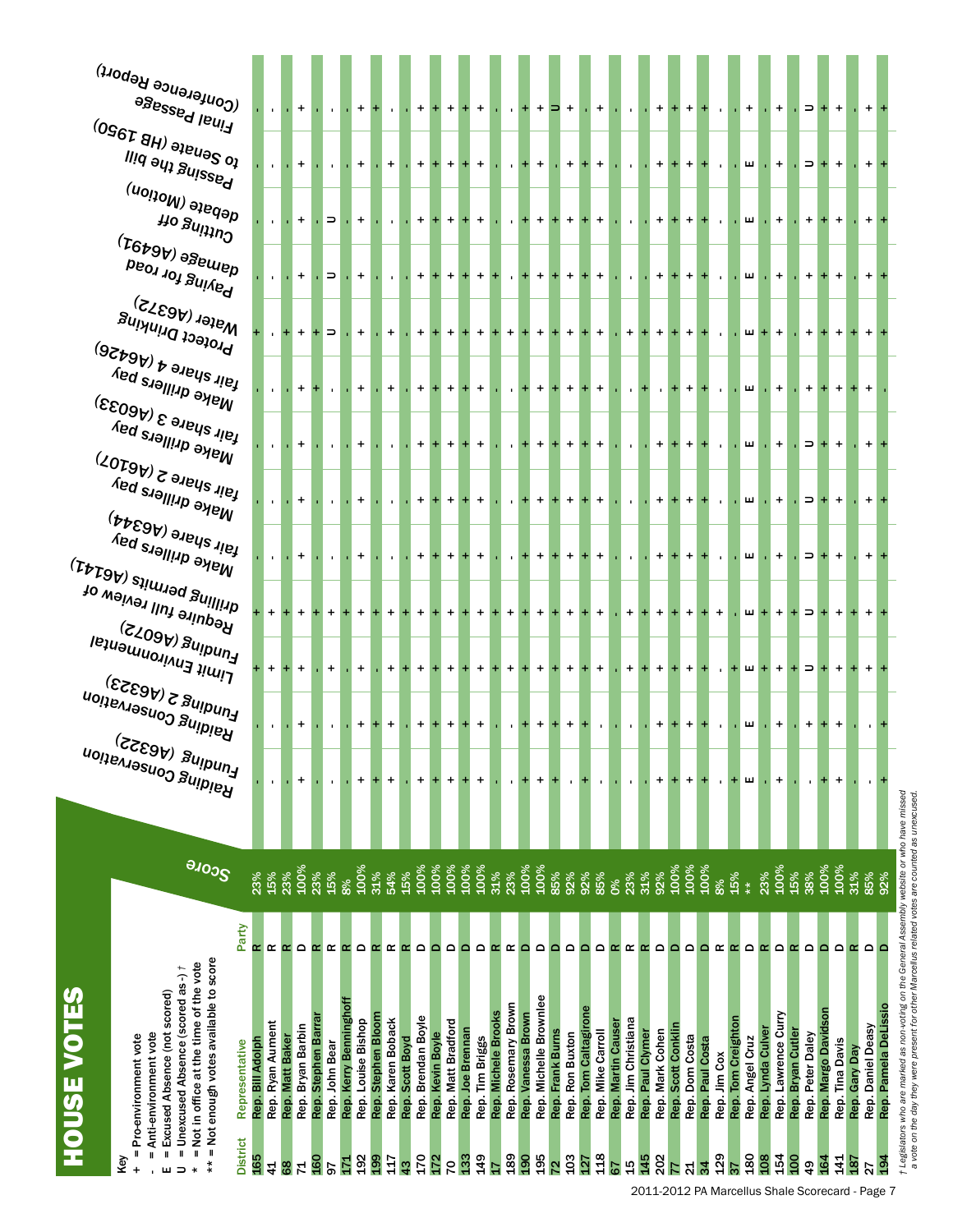| (Conference Report)<br>agessed leuid<br>$^{(0 \mbox{S}67\mbox{ }BH) \mbox{ } }$ ə $^{10}$ elə $^{0}$<br>Passing the bill<br><sub>debate (Motion)</sub><br><b>Ho Suitivo</b><br>${}^{(T6b9b)}$ əseulep<br>Paying for road<br>$W_{\text{after}}(\text{AG3}\text{yz})$                    |                      | $+$<br>$\Rightarrow$<br>$+$<br>$\ddot{}$ |                       | $+$<br>$+$<br>$+$      |                    | $+$<br>$\ddot{}$       | $+$<br>$\ddot{}$<br>$\ddot{}$<br>$\ddot{}$          |                    | $\mathbf{r}$<br>$\mathbf{r}$<br>$\mathbf{r}$<br>$\mathbf{L}$ |                 | $+$<br>$\mathbf{r}$<br>$\mathbf{r}$ | ш<br>ш<br>ш.      | $\mathbf{L}$<br>$\mathbf{u}$<br>$\mathbf{u}$ |                    | $\ddot{}$<br>$\ddot{}$<br>$\ddot{}$<br>$\ddot{}$ | $\mathbf{r}$<br>$\mathbf{r}$<br>$\Rightarrow$ | $+$<br>$+$<br>$+$<br>$\Rightarrow$ + | $+$<br>$+$<br>$\ddot{}$<br>$+$ |                  | $+$<br>$\ddot{}$<br>$\ddot{}$<br>$\ddot{}$ |                                       | $+$<br>$\Rightarrow$ +<br>$\Rightarrow$ +<br>$+$ + | $\mathbf{r}$<br>$\mathbf{r}$<br>+<br>$\mathbf{L}$ |                    | $\Rightarrow$ +<br>$+$<br>$\ddot{}$<br>$\mathbf{L}$ |                      | $\mathbf{L}$<br>$\mathbf{L}$<br>$\mathbf{r}$<br>$\mathbf{L}$ |                   | $+$<br>$+$<br>$+$<br>$\ddot{}$ |                         | $\mathbf{r}$<br>$\mathbf{r}$ | $\mathbf{r}$                        |                   | +<br>$+$<br>+<br>+ |                 |                           |                  |                          |                  |
|----------------------------------------------------------------------------------------------------------------------------------------------------------------------------------------------------------------------------------------------------------------------------------------|----------------------|------------------------------------------|-----------------------|------------------------|--------------------|------------------------|-----------------------------------------------------|--------------------|--------------------------------------------------------------|-----------------|-------------------------------------|-------------------|----------------------------------------------|--------------------|--------------------------------------------------|-----------------------------------------------|--------------------------------------|--------------------------------|------------------|--------------------------------------------|---------------------------------------|----------------------------------------------------|---------------------------------------------------|--------------------|-----------------------------------------------------|----------------------|--------------------------------------------------------------|-------------------|--------------------------------|-------------------------|------------------------------|-------------------------------------|-------------------|--------------------|-----------------|---------------------------|------------------|--------------------------|------------------|
| Protect Drinking<br>$\epsilon_{\rm g}$ lie zymbre 4 (A6426)<br><sup>Make drillers</sup> pay<br>$_{\rm f\ddot{a}h}$ share 3 (A6033)                                                                                                                                                     |                      | $+$<br>$\ddot{}$                         |                       | $+$<br>$+$             |                    | $+$<br>$+$             | $\ddot{}$<br>$\ddot{}$                              |                    | $\ddot{}$<br>$\mathbf{r}$                                    |                 |                                     | ш +<br>ш          | $\mathbf{u}$                                 |                    | $\ddot{}$<br>$+$                                 | $\Rightarrow$<br>$+$<br>$\mathbf{r}$          | $+$<br>$+$                           | $\ddot{}$<br>$+$               |                  | $\ddot{}$<br>$\ddot{}$                     | $+$                                   | $+$ $+$                                            | $\ddot{}$<br>$\mathbf{r}$                         |                    | $\ddot{}$                                           |                      | $\mathbf{L}$                                                 |                   | $+$<br>$+$                     |                         | $\ddot{}$                    | $\ddot{}$                           |                   | $+$                |                 |                           |                  |                          |                  |
| <sup>Make drillers</sup> pay<br>$\omega_{\rm I}$ air $\omega_{\rm I}$ ang S $\omega_{\rm O}$<br>Make drillers pay<br><sup>fair share (A6344)</sup>                                                                                                                                     |                      | $+$<br>$\ddot{}$                         |                       | $+$<br>$+$             |                    | $\ddot{}$<br>$\ddot{}$ | +<br>$\ddot{}$                                      |                    | $\mathbf{r}$<br>$\mathbf{r}$                                 |                 |                                     | ш<br>ш            | $\mathbf{L}$<br>$\mathbf{L}$                 |                    | $\ddot{}$<br>$\ddot{}$                           | $\mathbf{r}$<br>$\mathbf{r}$                  | $+$<br>$+$                           | $\ddot{}$<br>$+$               |                  | $\ddot{}$<br>$\ddot{}$                     |                                       | $+$<br>$+$                                         | $\ddot{}$<br>$\ddot{}$                            |                    |                                                     |                      | $\mathbf{r}$<br>$\mathbf{r}$                                 |                   | $\ddot{}$<br>$+$               |                         |                              |                                     |                   | +                  |                 |                           |                  |                          |                  |
| Make drillers pay<br>$\tau_{\rm{t}}$ ariling permits (A $\epsilon_{\rm{t}}$<br>Require full review of<br><sub>لـMul</sub> ng (۱۹۵۳)<br>רוֹוֹו <sup>ֹן</sup> בּוֹו <sup>ֹוֹוֹסוּווּסוּו<sup>פּון פּו</sup></sup>                                                                        |                      | $\ddot{}$<br>$+$                         |                       | $+$<br>$+$             |                    |                        | $\ddot{}$<br>$\ddot{}$                              |                    | $\mathbf{r}$<br>$+$                                          |                 | $\ddot{}$                           | ш<br>ш +          | $\mathbf{u}$                                 | $\pm$              | $\ddot{}$<br>$\ddot{}$                           | $\mathbf{r}$<br>$+$                           | $+$<br>÷.                            | $+$<br>$\ddot{}$               |                  | $\ddot{}$<br>$\ddot{}$                     | $+$                                   | $+$ $+$                                            | $+$<br>$\ddot{}$                                  |                    | $\ddot{}$                                           |                      | $\mathbf{L}$<br>$+$                                          |                   | $+$<br>$+$                     |                         | $\ddot{}$                    | $\ddot{}$                           |                   | +<br>$\ddot{}$     |                 |                           |                  |                          |                  |
| $_{\rm{Equulus\,5}}^{(\rm{ke355})}$<br><b>Raiding Conservation</b><br><sub>Linding (A6323)</sub><br><sup>Funding Conservation</sup>                                                                                                                                                    |                      | $\ddot{}$<br>$\ddot{}$                   |                       | $\ddot{}$              |                    | $\ddot{}$              | $\ddot{}$<br>+                                      |                    | $+$<br>$\mathbf{r}$                                          |                 | $\ddot{}$                           | ш +<br>ш          | $\mathbf{L}$                                 | $+$                | $\ddot{}$<br>$\ddot{}$                           | $+$<br>$\mathbf{r}$                           | $+$<br>$\pm$                         | $+$<br>$\ddot{}$               |                  | $\ddot{}$<br>$\ddot{}$                     | $+$<br>$\ddot{}$                      | $+$                                                | $\ddot{}$<br>$\mathbf{I}$                         |                    | $\ddot{}$<br>$\mathbf{L}$                           |                      | $+$<br>$\mathbf{L}$                                          |                   | $\ddot{}$<br>+                 |                         | $\ddot{}$<br>$\mathbf{r}$    | $\ddot{}$<br>$\mathbf{r}$           |                   | $\ddot{}$<br>+     |                 |                           |                  |                          |                  |
|                                                                                                                                                                                                                                                                                        |                      | +                                        |                       | $\ddot{}$              | ٠                  | +                      | +                                                   |                    | $\blacksquare$                                               |                 | +                                   | ш                 | $\blacksquare$                               |                    | +                                                | $\mathbf{r}$                                  | ÷                                    | +                              |                  | +                                          | +                                     |                                                    | $\ddot{}$                                         |                    | $\blacksquare$                                      |                      | $\blacksquare$                                               |                   | +                              |                         | $\blacksquare$               | $\mathbf{r}$                        |                   | +                  |                 |                           |                  | +                        |                  |
| <b>BLOTE</b><br>Party                                                                                                                                                                                                                                                                  | 31%                  | 92%<br>$\Omega$                          | 23%<br>$\propto$      | 100%<br>$\Omega$       | 92%<br>≏           | 100%<br>$\Omega$       | 100%<br>54%<br>$\Omega$<br>$\alpha$                 | 15%<br>œ           | 23%<br>œ                                                     | 15%<br>α        | $31%$<br>**<br>$\alpha$             | $\Omega$          | 23%<br>œ                                     | 15%<br>$\alpha$    | 100%<br>$\Omega$                                 | 15%<br>46%<br>œ<br>$\propto$                  | 100%<br>$\Omega$                     | 100%<br>$\mathbf \Omega$       | 15%<br>$\propto$ | 100%<br>$\Omega$                           | 15%<br>85%<br>$\Omega$<br>$\propto$   | 100%<br>$\Omega$                                   | 62%<br>$\Omega$                                   | 62%<br>$\Omega$    | 46%<br>$\alpha$                                     | 23%<br>œ             | 15%<br>$\alpha$                                              | 23%<br>$\propto$  | 100%<br>$\Omega$               | 31%<br>23%<br>$\propto$ | 23%<br>œ                     | 23%<br>œ<br>œ                       | 92%<br>≏          | 92%<br>$\Omega$    | 92%<br>$\Omega$ | 23%<br>œ                  | 100%<br>≏        | 46%<br>$\propto \propto$ | 8%               |
| = Not enough votes available to score<br>= Not in office at the time of the vote<br>Unexcused Absence (scored as-)<br>HOUSE VOTES<br>= Excused Absence (not scored)<br>Anti-environment vote<br>= Pro-environment vote<br>Representative<br><b>District</b><br>$\mathbf I$<br>Ш<br>Key | Rep. Sheryl Delozier | Rep. Anthony DeLuca                      | Rep. Gordon Denlinger | Rep. Eugene DePasquale | Rep. Frank Dermody | Rep. Bill DeWeese      | Rep. Gene DiGirolamo<br>Rep. Maria Donatucci<br>185 | Rep. George Dunbar | Rep. Brian Ellis                                             | Rep. Joe Emrick | Rep. Eli Evankovich                 | Rep. Dwight Evans | Rep. John Evans                              | Rep. Garth Everett | Rep. Florindo Fabrizio                           | Rep. Frank Farry<br>Rep. Mike Fleck           | Rep. Dan Frankel                     | Rep. Bob Freeman               | Rep. Matt Gabler | Rep. John Galloway                         | Rep. Richard Geist<br>Rep. Bud George | Rep. Mike Gerber                                   | Rep. Marc Gergley                                 | Rep. Jaret Gibbons | Rep. Mark Gillen<br>128                             | Rep. Keith Gillespie | Rep. Mauree Gingrich                                         | Rep. Bob Godshall | Rep. Neal Goodman              | Rep. Glen Grell         | Rep. Seth Grove              | Rep. Marcia Hahn<br>Rep. Joe Hacket | Rep. Gary Haluska | Rep. Michael Hanna | Rep. Ted Harhai | Rep. Julie Harhart<br>183 | Rep. Pat Harkins | Rep. Kate Harper         | Rep. Adam Harris |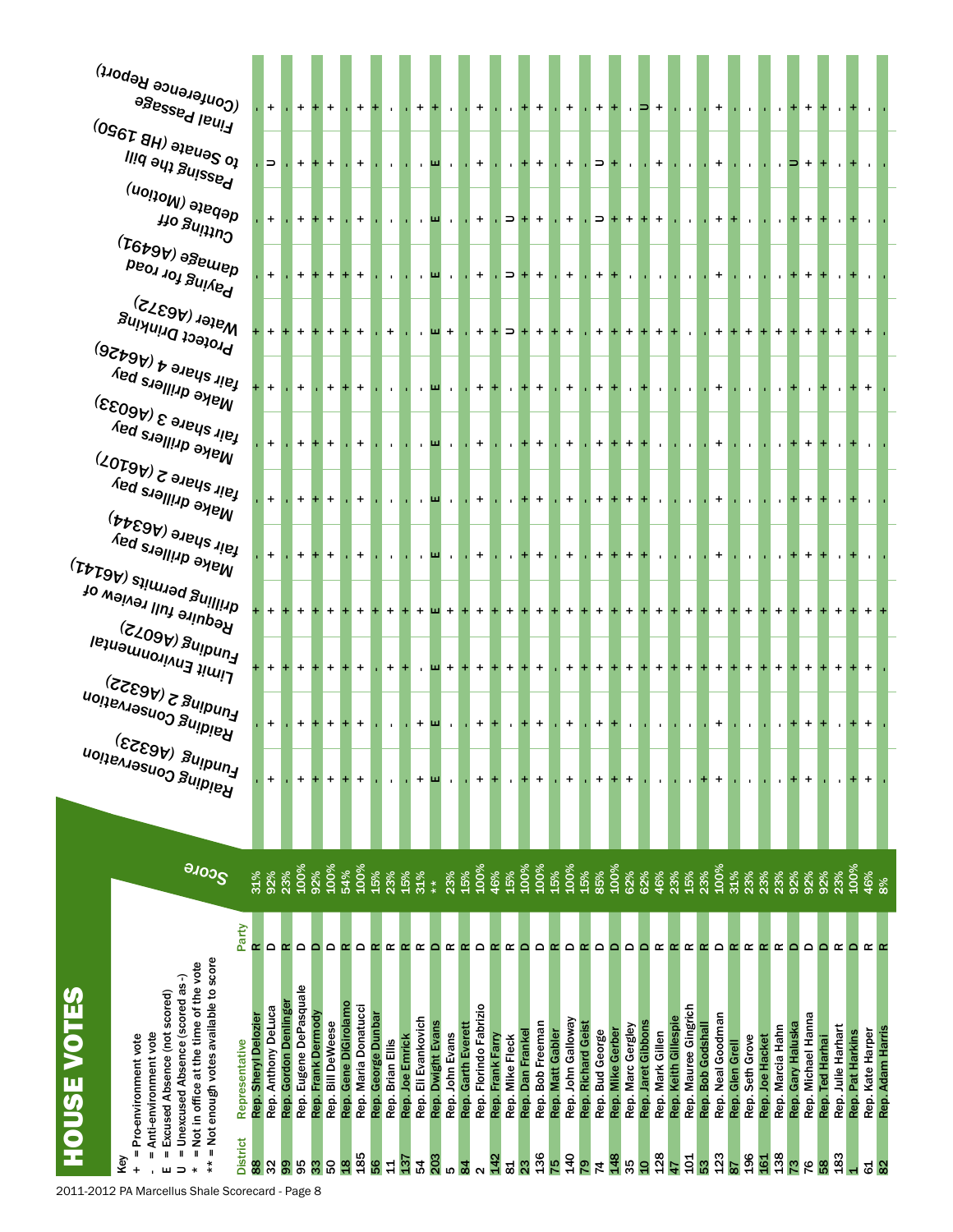| (Conference Report)<br>agessed leui <sup>1</sup><br>$^{(0$ 967 8H) ə $_{\rm{Je}\mu_{\rm{B}}S\,o_{\rm{J}}}$                                                                   |                                       |                    |                |                      | $\ddot{}$              |                       | $\star$               |                      | $\mathbf{r}$                 | $+$                                    |                  | $\mathbf{L}_{\rm{c}}$     |                  | $\mathbf{L}$                 |                    | $\mathbf{L}$                 |                    | $+$             | $+$              | $\ddot{}$         |                    | $+$                 |                                     | $+$               | $\mathbf{L}$       |                    | $+$ +                     |                   | $\mathbf{r}$     |                  | $+$             |                       | $\ddot{}$                                                   |                      |                        |                    |                 |                  |                    |
|------------------------------------------------------------------------------------------------------------------------------------------------------------------------------|---------------------------------------|--------------------|----------------|----------------------|------------------------|-----------------------|-----------------------|----------------------|------------------------------|----------------------------------------|------------------|---------------------------|------------------|------------------------------|--------------------|------------------------------|--------------------|-----------------|------------------|-------------------|--------------------|---------------------|-------------------------------------|-------------------|--------------------|--------------------|---------------------------|-------------------|------------------|------------------|-----------------|-----------------------|-------------------------------------------------------------|----------------------|------------------------|--------------------|-----------------|------------------|--------------------|
| Passing the bill<br><sub>debate (Motion)</sub>                                                                                                                               |                                       |                    |                |                      | $\ddot{}$              |                       | $\ddot{}$             |                      | $\mathbf{r}$                 | $\ddot{}$                              |                  | $\mathbf{L}$              |                  | $\mathbf{u}$                 | ∍                  | $\mathbf{r}$                 |                    | $+$             | $+$              | $+$               |                    | $+$                 | $\Rightarrow$                       |                   |                    |                    | $\cdot$ $\Rightarrow$ $+$ |                   |                  |                  | $+$             |                       | $\ddot{}$                                                   |                      |                        |                    |                 |                  |                    |
| <b>Ho Suitiu<sup>O</sup></b><br>${}^{(T6b9b)}$ əseurep<br>Paying for road                                                                                                    |                                       |                    |                |                      | $\ddot{}$<br>$\ddot{}$ |                       | +<br>$\ddot{}$        |                      | $\mathbf{r}$<br>$\mathbf{r}$ | $\ddot{}$<br>$\ddot{}$                 |                  | $\mathbf{L}$<br>$+$       | $+$              | $\mathbf{r}$<br>$\mathbf{L}$ |                    | $\mathbf{r}$<br>$\mathbf{r}$ |                    | $+$<br>$+$      |                  | $+$<br>$+$        |                    | $+$<br>$+$          | $\ddot{}$                           | $\ddot{}$         | $\mathbf{r}$ .     |                    | $+$ +<br>$+$ +            |                   |                  |                  | $+$<br>$+$      |                       | $\Rightarrow$<br>$\Rightarrow$                              |                      |                        |                    |                 |                  |                    |
| Water (A6372)<br>Protect Drinking                                                                                                                                            | $+$                                   |                    |                |                      | $\ddot{}$              |                       | +                     |                      | $+$                          | $\ddot{}$                              |                  |                           |                  | $+$                          |                    | $\ddot{}$                    |                    | $\ddot{}$       |                  | $\ddot{}$         |                    | $\ddot{}$           | $\ddot{}$                           |                   | $\mathbf{r}$       |                    | $\ddot{}$                 |                   |                  |                  | $+$             |                       | $\Rightarrow$                                               | $\ddot{}$            |                        | $\ddot{}$          |                 |                  |                    |
| <sub>tair share 4 (A6426)</sub><br>Make drillers pay                                                                                                                         |                                       |                    |                |                      | $\ddot{}$              |                       | +                     |                      | $\mathbf{r}$                 | $\ddot{}$                              |                  | $\mathbf{L}$              |                  | $\mathbf{u}$                 |                    | $\mathbf{r}$                 |                    | $\mathbf{L}$    |                  | $\ddot{}$         |                    | $\ddot{}$           | $\ddot{}$                           |                   | $\mathbf{r}$       |                    | $\mathbf{r}$              |                   |                  |                  | $+$             |                       |                                                             |                      |                        |                    |                 |                  |                    |
| $_{\mathfrak{f}^{\mathfrak{gl}_\mathbf{k}}$ share 3 (A6033)<br>Make drillers pay                                                                                             |                                       |                    |                |                      | $\ddot{}$              |                       | +                     |                      | $\mathbf{r}$                 | $\ddot{}$                              |                  | $\mathbf{L}$              |                  | $\mathbf{r}$                 |                    | $\mathbf{r}$                 |                    | $+$             |                  | $\ddot{}$         |                    | $+$                 | $\ddot{}$                           |                   |                    |                    | $+$                       |                   |                  |                  | $+$             |                       |                                                             |                      |                        |                    |                 |                  |                    |
| $\omega_{\rm I}$ air $\omega_{\rm I}$ ang S $\omega_{\rm O}$<br>Make drillers pay                                                                                            |                                       |                    |                |                      | $\ddot{}$              |                       | +                     |                      | $\mathbf{r}$                 | $\ddot{}$                              |                  | $\mathbf{L}$              |                  | $\mathbf{r}$                 |                    | $\mathbf{r}$                 |                    | $+$             |                  | $+$               |                    | $+$                 | $\ddot{}$                           |                   |                    |                    | $+$                       |                   |                  |                  | $+$             |                       |                                                             |                      |                        |                    |                 |                  |                    |
| $^{\dagger}$ air share (A6344)<br>Make drillers pay<br>$\tau_{\rm{t}}$ ariling permits (A $\rm{e}$ 141)                                                                      |                                       |                    |                |                      | $\ddot{}$              |                       | $\ddot{}$             |                      | $\mathbf{r}$                 | $+$                                    |                  | $\mathbf{L}$              | $+$              | $\mathbf{L}$                 |                    | $\mathbf{r}$                 |                    | $+$             |                  | $+$               |                    | $+$                 | $\ddot{}$                           |                   |                    |                    | $+$ +                     |                   |                  |                  | $+$             |                       |                                                             |                      |                        |                    |                 |                  |                    |
| Require full review of<br><b>Lunding</b> (A6072)                                                                                                                             | $\ddot{}$                             |                    | $+$            |                      | $\ddot{}$              |                       | $\ddot{}$             |                      | $+$                          | $\ddot{}$                              |                  | $+$                       | $\pm$            | $+$                          |                    | $\ddot{}$                    |                    | $\ddot{}$       | ÷                | $\ddot{}$         |                    | $\ddot{}$           | $\ddot{}$                           |                   | $+$                |                    | $\ddot{}$                 |                   | $\ddot{}$        |                  | $+$             |                       |                                                             | $\ddot{}$            |                        |                    |                 |                  |                    |
| רוֹוֹו <sup>ֹן</sup> בּוֹו <sup>וֹוֹסו</sup> ּו <sup>וֹם</sup> (I <sup>g</sup> luə<br>$_{\rm{Lnuging\,5\,(ke353)}}$                                                          | $\ddot{}$                             |                    |                |                      | $+$                    |                       | $\ddot{}$             |                      | $+$                          | $\ddot{}$                              |                  | $\ddot{}$                 | $\pm$            | $\ddot{}$                    |                    | $\ddot{}$                    |                    | $\ddot{}$       |                  | $+$               |                    | $+$                 | $\ddot{}$                           |                   | $+$                |                    | $\ddot{}$                 |                   | $\ddot{}$        |                  | $+$             |                       |                                                             | $\ddot{}$            |                        |                    |                 |                  |                    |
| <b>Raiding Conservation</b><br><sub>Hunding (A6322)</sub><br>Funding Conservation<br><sup>Raidin</sup> g Conservation                                                        |                                       |                    |                |                      | $\ddot{}$              |                       | +                     |                      | $\mathbf{r}$                 |                                        | +                | $\mathbf{L}_{\mathrm{c}}$ | $+$              | $\mathbf{H}$                 |                    | $\mathbf{L}$                 |                    | $\ddot{}$       | ÷                | $\ddot{}$         | $+$                | $+$                 |                                     | +                 | $\mathbf{r}$       | $\pm$              | +                         |                   |                  |                  | $\ddot{}$       |                       | +                                                           |                      |                        |                    |                 | $\overline{1}$   |                    |
|                                                                                                                                                                              | $\blacksquare$                        |                    | $\mathbf{I}$   |                      | $\blacksquare$         |                       | +                     |                      | $\mathbf{r}$                 |                                        | $\mathbf{I}$     | $\blacksquare$            | ÷                | $\blacksquare$               |                    | $\mathbf{r}$                 |                    | $\ddot{}$       | +                | +                 |                    | $\blacksquare$      | +                                   |                   | $\mathbf{r}$       | $\ddot{}$          | +                         |                   | $\mathbf{I}$     |                  | +               |                       | +                                                           | $\blacksquare$       |                        | $\blacksquare$     |                 |                  |                    |
| <b>SCOTE</b>                                                                                                                                                                 | 15%<br>23%                            | 31%                | 15%            | 15%                  | 92%                    | 15%                   | 100%                  | 100%                 | 23%                          | 92%<br>15%                             | 15%              | 23%                       | 100%             | 23%                          | 92%                | 23%                          | 92%                | 92%             | 38%              | 100%              | 31%                | 92%                 | 46%<br>92%                          | 23%               | 15%                | 92%                | 92%                       | 15%               | 15%              | 23%              | 100%            | 100%                  | 31%<br>31%                                                  | 23%                  | 23%                    | 23%                | 15%             | 31%              | 92%                |
| Party                                                                                                                                                                        |                                       |                    |                |                      |                        |                       |                       |                      |                              |                                        |                  |                           |                  |                              |                    |                              |                    |                 |                  |                   |                    |                     |                                     |                   |                    |                    |                           |                   |                  |                  |                 |                       |                                                             |                      |                        |                    |                 |                  |                    |
|                                                                                                                                                                              | Œ                                     |                    | œ              | œ                    | $\Omega$               | œ                     | $\Omega$              | $\mathbf{\Omega}$    | Œ                            | $\propto$<br>$\alpha$                  | $\propto$        | œ                         | $\Omega$         | œ                            | $\mathbf{\Omega}$  | œ                            | $\Omega$           | $\Omega$        | $\alpha$         | $\Omega$          | $\propto$          | $\Omega$            | $\Omega$<br>$\alpha$                | $\alpha$          | œ                  | $\Omega$           | $\Omega$                  | $\alpha$          | œ                | $\propto$        | $\Omega$        | ۵                     | œ<br>$\alpha$                                               | œ                    | œ                      | $\alpha$           | $\alpha$        | œ                |                    |
| = Not enough votes available to score<br>= Not in office at the time of the vote<br>= Unexcused Absence (scored as-)<br><b>HOUSE VOTES</b><br>= Excused Absence (not scored) |                                       |                    |                | Rep. David Hickernel | Rep. John Hornaman     | Rep. Scott Hutchinson | Rep. Kenyatta Johnson | Rep. Babette Josephs |                              |                                        |                  |                           |                  |                              |                    |                              |                    |                 |                  |                   |                    |                     |                                     |                   |                    |                    | Rep. Joseph Markosek      |                   |                  |                  |                 | Rep. Michael McGeehan | Rep. Carl Walker Metzgar                                    |                      | Rep. Nicholas Micozzie |                    |                 |                  |                    |
| = Anti-environment vote<br>= Pro-environment vote<br>Representative                                                                                                          | Rep. Doyle Heffley<br>Rep. Susan Helm | Rep. Tim Hennessey | Rep. Dick Hess |                      |                        |                       |                       |                      | Rep. Warren Kampf            | Rep. Bob Kauffman<br>Rep. Sid Kavulich | Rep. Fred Keller | Rep. Mark Keller          | Rep. Bill Keller | Rep. Thomas Killion          | Rep. Thad Kirkland | Rep. Jerry Knowles           | Rep. William Kortz | Rep. Nick Kotik | Rep. Tim Krieger | Rep. Deberah Kula | Rep. John Lawrence | Rep. Mark Longietti | Rep. Tim Mahoney<br>Rep. John Maher | Rep. Sandra Major | Rep. David Maloney | Rep. Jennifer Mann |                           | Rep. Jim Marshall | Rep. Ron Marsico | Rep. Kurt Masser | Rep. Rob Matzie |                       | Rep. Daryl Metcalfe                                         | Rep. Nick Miccarelli |                        | Rep. David Millard | Rep. Ron Miller | Rep. Duane Milne | Rep. Rick Mirabito |
| <b>District</b><br>Key<br>$\ast$<br>$\ddot{}$                                                                                                                                | $\frac{4}{10}$<br>122                 | 26                 | 78             | 8                    | ო                      | 64                    | 186                   | 182                  | 157                          | 14<br>89                               | 85               | 86                        | 184              | 168                          | 159                | 124                          | 38                 | 45              | 29               | ι3                | $\frac{3}{2}$      |                     | $\overline{a}$<br>rg                | <u>다</u>          | 130                | 132                | 25                        | $\overline{4}$    | 105              | 50               | $\frac{6}{1}$   | 173                   | စ္ပ<br>2<br>2011-2012 PA Marcellus Shale Scorecard - Page 9 | 162                  | 163                    | eot                | 93              | 167              | 83                 |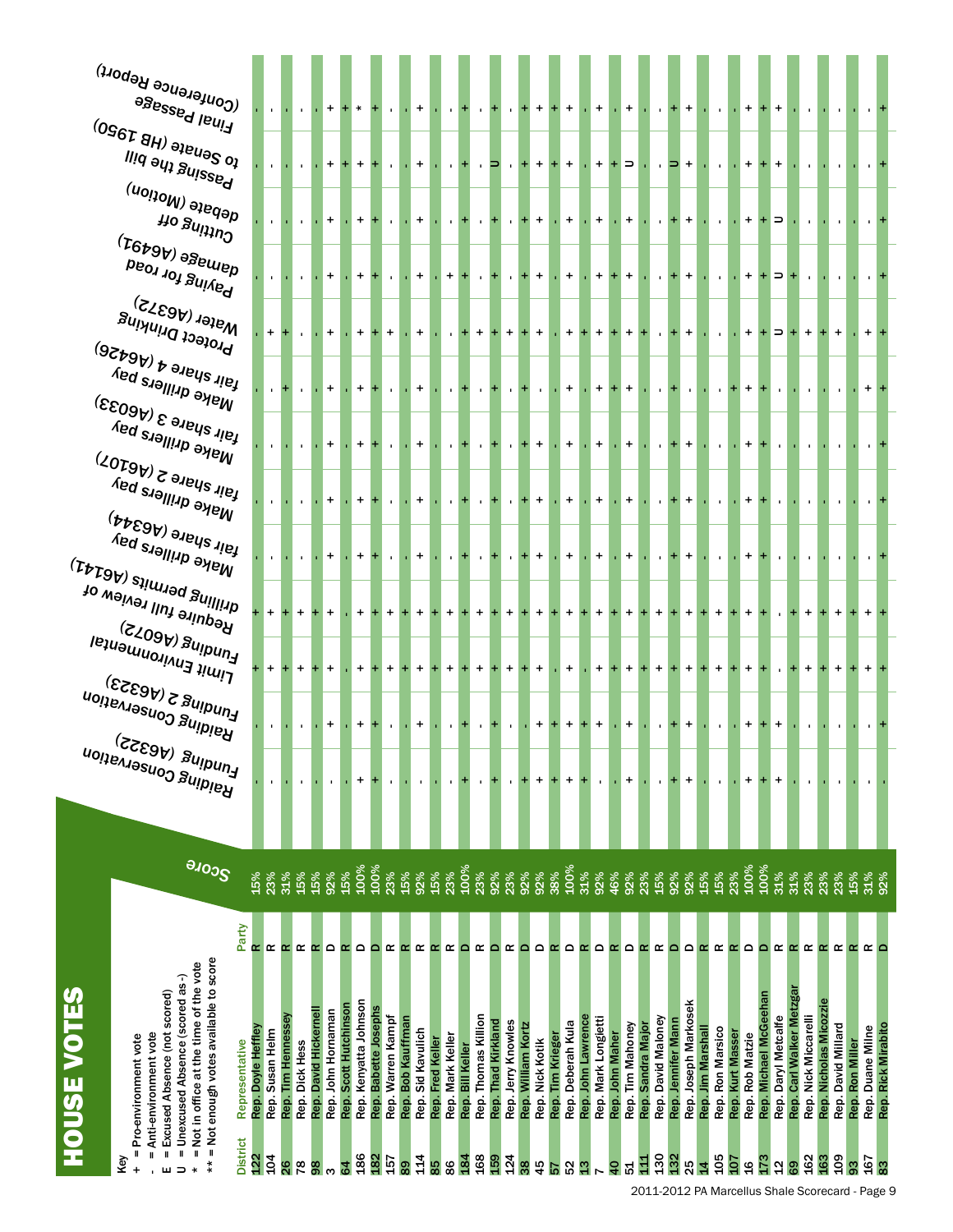|                   | $^{(0 \mbox{S}67\,BH)}$ ə $_{\rm{Je} \mu_{\rm{B}} S \, o_{\rm{J}}}$<br>Passing the bill<br><sup>debate (Motion)</sup><br><b>Ho Suitiug</b><br>${}^{(T6b9b)}$ ə $s_{\mathsf{B} \cup \mathsf{U} \mathsf{P} \mathsf{p}}$                        | $+$<br>$\Box$       |                    | $\ddot{}$<br>$+$  |                  |                                     | $\mathbf{u}$ +<br>шш +                   |                       | $\mathbf{m}$ +<br>$+$ |                   | $+$ + $+$           | $+$                  | $\ddot{}$              | $\Rightarrow$<br>$\ddot{}$          |                    | $\mathbf{r}$<br>$\mathbf{L}$ | $\cdot$ $\Rightarrow$<br>$+$ | $\mathbf{r}$                          | $\ddot{}$                 | $+$ $\Box$        | $\mathbf{u}$<br>$\mathbf{r}$ | $\mathbf{r}$<br>$\mathbf{r}$             |                     | $+$<br>$+$          |                |                 |                       |                                  | $+$<br>$+$        |                 | $\ddot{}$<br>$\ddot{}$ |                   | $+$<br>$+$         |                      | $+$<br>$+$             | ∍                  |                  |                     |
|-------------------|----------------------------------------------------------------------------------------------------------------------------------------------------------------------------------------------------------------------------------------------|---------------------|--------------------|-------------------|------------------|-------------------------------------|------------------------------------------|-----------------------|-----------------------|-------------------|---------------------|----------------------|------------------------|-------------------------------------|--------------------|------------------------------|------------------------------|---------------------------------------|---------------------------|-------------------|------------------------------|------------------------------------------|---------------------|---------------------|----------------|-----------------|-----------------------|----------------------------------|-------------------|-----------------|------------------------|-------------------|--------------------|----------------------|------------------------|--------------------|------------------|---------------------|
|                   | Paying for road<br>Water (A6372)<br>Protect Drinking                                                                                                                                                                                         | $\Box$              | $\Rightarrow$ +    | $+$<br>$+$        |                  |                                     | шш +<br>$+$ $+$ $+$                      |                       | $+$<br>$\ddot{}$      |                   | $\mathbf{L}$<br>$+$ | $+$ +<br>$+$         | $\ddot{}$              | $\ddot{}$<br>$\ddot{}$              |                    |                              | $+$<br>$+$                   | $+$<br>$+$<br>$+$                     | $+$<br>$+$                |                   | $\mathbf{L}$<br>$+$          | $\mathbf{r}$<br>$\mathbf{r}$             |                     | $+$<br>$+$          |                |                 |                       |                                  | $+$<br>$\ddot{}$  |                 | $\ddot{}$<br>$\ddot{}$ |                   | $\ddot{}$<br>$+$   |                      | $+$<br>$+$             |                    |                  |                     |
|                   | $\epsilon_{\rm g}$ lie zymbre 4 (A6426)<br>Make drillers pay<br>$_{\rm 191}^{\rm 181}$ share 3 (A6033)<br><sup>Make drillers</sup> pay                                                                                                       |                     |                    | $+$               |                  |                                     | $m$ $m +$<br>$\mathbf{u}$ $\mathbf{u}$ + |                       | $\mathbf{r}$          | $\mathbf{m}$ +    | $+$                 | $+$<br>$+$           | $\ddot{}$<br>$\ddot{}$ | $\ddot{}$<br>$\ddot{}$              |                    | $\mathbf{r}$<br>$\mathbf{L}$ | $+$<br>$+$                   | $\ddot{}$<br>$\mathbf{r}$             | $\mathbf{r}$<br>$\ddot{}$ |                   | $\mathbf{L}$<br>$\mathbf{r}$ | $\mathbf{r}$<br>$\mathbf{r}$             |                     | $+$<br>$+$          |                |                 |                       |                                  | $+$<br>$+$        |                 | $\ddot{}$<br>$\ddot{}$ |                   | $\ddot{}$<br>$+$   |                      | $+$<br>$+$             |                    |                  |                     |
|                   | $\omega_{\rm s}$ allergy) $\omega_{\rm s}$<br><sup>Make drillers</sup> pay<br><sup>fair share (A6344)</sup>                                                                                                                                  |                     |                    | $+$               |                  |                                     | $\mathbf{u}$ $\mathbf{u}$ +              |                       | $\mathbf{r}$          |                   |                     | $+$                  | $\ddot{}$              | $\ddot{}$                           |                    | $\mathbf{L}$                 | $+$                          | $\mathbf{r}$                          | $\ddot{}$                 |                   | $\mathbf{r}$                 | $\mathbf{r}$                             |                     | $+$                 |                |                 |                       |                                  | $+$               |                 | $\ddot{}$              |                   | $\ddot{}$          |                      | $+$                    |                    |                  |                     |
|                   | Make drillers pay<br>$\tau_{\rm F10}$ ariling permits (A $_{\rm 544J}$<br>Require full review of<br><sub>لـMul</sub> ng (۱۹۵۳)                                                                                                               |                     |                    | $+$               |                  |                                     | $\mathbf{u}$ $\mathbf{u}$ +<br>$m$ $m +$ |                       | $\mathbf{r}$<br>$+$   |                   | $+$                 | $+$<br>$+$           | $\ddot{}$<br>$\ddot{}$ | $\ddot{}$<br>$\ddot{}$              |                    | $\mathbf{L}$<br>$+$          | $\pm$<br>$\ddot{}$           | $\mathbf{r}$<br>$\ddot{}$<br>$+$      | $+$<br>$\ddot{}$          |                   | $\mathbf{r}$<br>$+$          | $\mathbf{r}$<br>$\mathbf{I}$             |                     | $+$<br>$\ddot{}$    |                | $+$             |                       | $\ddot{}$                        | $\ddot{}$<br>$+$  |                 | $\ddot{}$<br>$+$       |                   | $\ddot{}$<br>$+$   |                      | $+$                    |                    | $+$              |                     |
|                   | רושונ בוועורסוו <sub>וח</sub> פוופן<br>רוויונ                                                                                                                                                                                                |                     |                    |                   |                  |                                     | $+$ $+$ $+$                              |                       | $+$                   |                   | $+$                 | $+$                  | $\ddot{}$              | $\ddot{}$                           |                    |                              | $+$                          | $+$<br>$+$                            | $+$                       |                   | $+$                          | $\mathbf{r}$                             |                     | $+$                 |                |                 |                       |                                  | $+$               |                 | $\ddot{}$              |                   | $\ddot{}$          |                      | $+$                    |                    | $+$              |                     |
|                   | $_{\rm{Ln}^{10}N_{\rm{B}}}$ 2 (46323)                                                                                                                                                                                                        |                     |                    |                   |                  |                                     | + шш +                                   |                       | ш                     |                   | $\mathbf{r}$        | $+$                  | $\ddot{}$              | $\bf{+}$                            |                    | $\mathbf{r}$                 | $\ddot{}$                    | $\ddot{}$                             | $\ddot{}$                 |                   | $\mathbf{r}$                 | $\mathbf{r}$                             |                     | $\mathbf{r}$        |                | $\ddot{}$       |                       |                                  | $\ddot{}$         |                 | +                      |                   | $\ddot{}$          |                      | $\ddot{}$              |                    |                  |                     |
|                   | <b>Haiding Conservation</b><br><b>Funding (A6322)</b><br>Funding Conservation                                                                                                                                                                | $\mathbf{r}$        |                    |                   |                  | ш<br>ш                              | $\blacksquare$                           |                       | ш                     |                   |                     | ÷                    | $\ddot{}$              | +                                   |                    |                              |                              | +                                     | +                         |                   | $\mathbf{I}$                 | $\mathbf{I}$                             |                     | $\blacksquare$      |                |                 |                       | $\blacksquare$                   | $\ddot{}$         |                 | +                      | +                 |                    |                      | +                      |                    |                  |                     |
|                   | <b>SCOTE</b><br>23%                                                                                                                                                                                                                          | 62%                 | 100%               | 85%               | 46%<br>$*$       | $*$                                 | 92%                                      | 23%                   | 63%                   | 92%               | 31%                 | 100%                 | 100%                   | 23%<br>92%                          | 31%                | 8%                           | 77%<br>54%                   | 31%                                   | 92%                       | 15%               | 23%                          | 31%<br>$\mathbf{O}^{\otimes 0}$          | 100%                | 85%                 | 38%            | 15%             | 33%                   | 15%<br>15%                       | 100%              | 23%             | 100%                   | 23%               | 92%                | 100%                 | 100%                   | 92%                | 15%<br>23%       |                     |
|                   | Party<br>œ                                                                                                                                                                                                                                   | $\Omega$            | $\Omega$           | $\Omega$          | œ                | œ<br>$\mathbf{\Omega}$              | $\Omega$                                 | œ                     | $\propto$             | $\mathbf{\Omega}$ | œ                   | $\Omega$             | $\Omega$               | $\Omega$<br>$\alpha$                | $\propto$          | œ                            | $\Omega$                     | œ<br>$\alpha$                         | $\Omega$                  | $\propto$         | œ                            | œ<br>$\alpha$                            | $\Omega$            | $\Omega$            | $\propto$      | $\propto$       | $\alpha$              | œ                                | $\alpha$ $\alpha$ | œ               | $\Omega$               | $\alpha$          | $\Omega$           | $\Omega$             | $\Omega$               | $\Omega$           | œ                |                     |
| <b>OUSE VOTES</b> | = Not enough votes available to score<br>= Not in office at the time of the vote<br>= Unexcused Absence (scored as-)<br>Excused Absence (not scored)<br>= Anti-environment vote<br>= Pro-environment vote<br>Representative<br>Rep. Dan Moul | Rep. Gerald Mullery | Rep. Phyllis Mundy | Rep. Kevin Murphy | Rep. Thomas Murt | Rep. Mark Mustio<br>Rep. John Myers | Rep. Brandon Neuman                      | Rep. Donna Oberlander | Rep. Dennis O'Brien   | Rep. Mike O'Brien | Rep. Bernie O'Neill | Rep. Cherelle Parker | Rep. Eddie Pashinski   | Rep. Tony Payton<br>Rep. John Payne | Rep. Michael Peife | Rep. Scott Perry             | Rep. Joseph Petrarca         | Rep. Tina Pickett<br>Rep. Scott Petri | Rep. Joseph Preston       | Rep. Jeffrey Pyle | Rep. Thomas Quigley          | Rep. Marguerite Quinn<br>Rep. Kathy Rapp | Rep. Adam Ravenstah | Rep. Harry Readshaw | Rep. Dave Reed | Rep. Mike Reese | Rep. Douglas Reichley | Rep. Brad Roae<br>Rep. Todd Rock | Rep. Jim Roebuck  | Rep. Chris Ross | Rep. John Sabatina     | Rep. Rick Saccone | Rep. Chris Sainato | Rep. Steve Samuelson | Rep. Steve Santarsiero | Rep. Dante Santoni | Rep. Stan Saylor | Rep. Mario Scavello |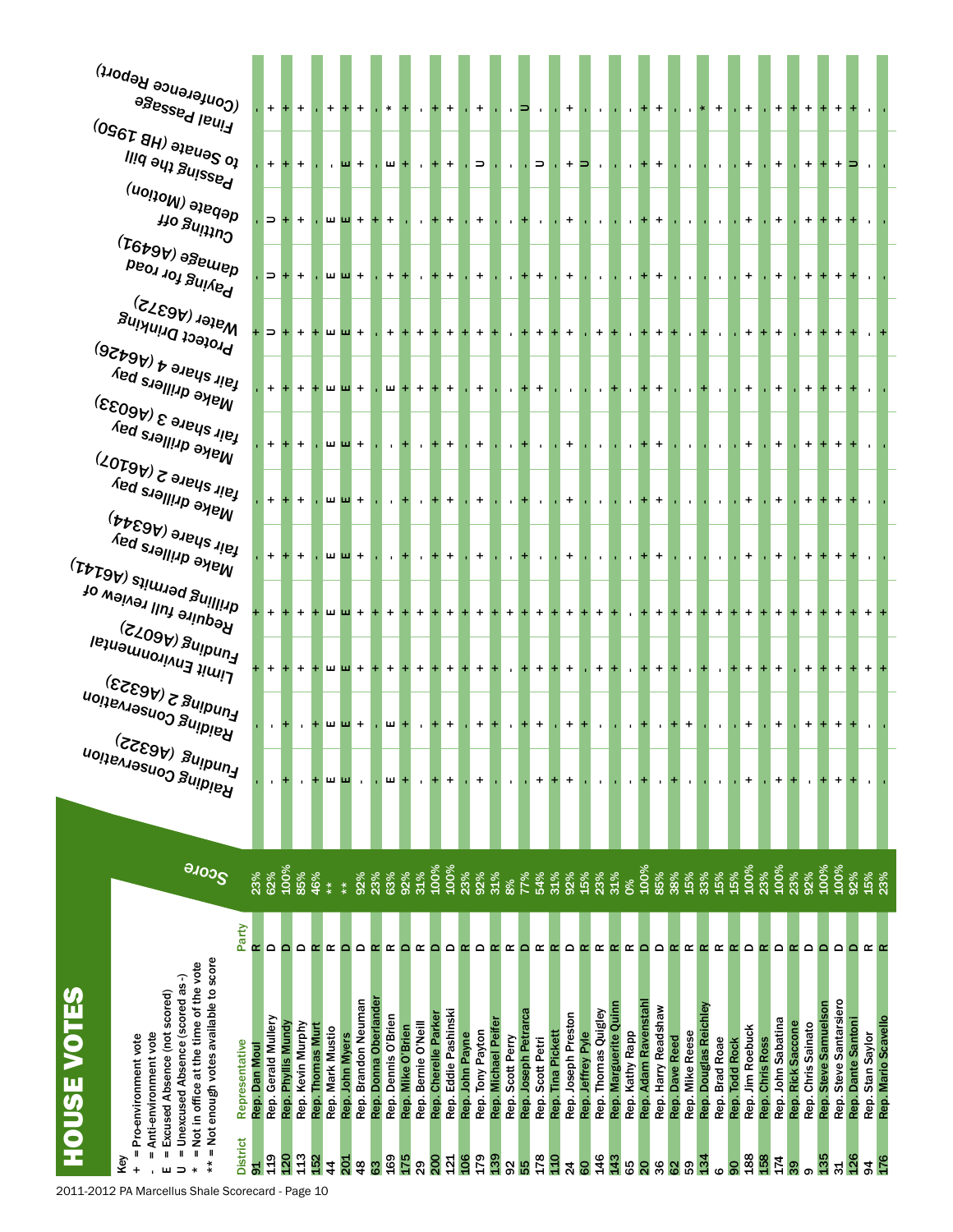|                                                         | <b>HOUSE VOTES</b>                                                                                                                                                                                                                |           |              |                                                                   |                                                              |                                                           |                                                                             |                                                     |                                                    |                                                                                                                                                     |                                                                          |                                         |                                                                                                    |                                                                                                                                        |                                                                  |                     |
|---------------------------------------------------------|-----------------------------------------------------------------------------------------------------------------------------------------------------------------------------------------------------------------------------------|-----------|--------------|-------------------------------------------------------------------|--------------------------------------------------------------|-----------------------------------------------------------|-----------------------------------------------------------------------------|-----------------------------------------------------|----------------------------------------------------|-----------------------------------------------------------------------------------------------------------------------------------------------------|--------------------------------------------------------------------------|-----------------------------------------|----------------------------------------------------------------------------------------------------|----------------------------------------------------------------------------------------------------------------------------------------|------------------------------------------------------------------|---------------------|
| I<br>Key                                                | Anti-environment vote<br>= Pro-environment vote                                                                                                                                                                                   |           |              |                                                                   |                                                              |                                                           |                                                                             |                                                     |                                                    |                                                                                                                                                     |                                                                          |                                         |                                                                                                    |                                                                                                                                        |                                                                  |                     |
| $\ast$<br>ш                                             | = Not enough votes available to score<br>= Not in office at the time of the vote<br>= Unexcused Absence (scored as-)<br>= Excused Absence (not scored)                                                                            |           | <b>SCOTE</b> | <b>Funding (A6322)</b><br>Funding (A6322)<br>Raiding Conservation | $_{\rm{Lnuging\,5\,(ke353)}}$<br><b>Haiding Conservation</b> | <sub>لـMul</sub> ng (۳۹۵۷ج)<br><b>Limit Environmental</b> | $\tau_{\rm{t}}$ arilling permits (A $\rm{e}$ 141)<br>Require full review of | $^{\dagger}$ air share (A6344)<br>Make drillers pay | $\epsilon_{\rm{NBS}}$ (A6107)<br>Make drillers pay | Make drillers pay<br>$\epsilon_{\rm{B}}$ ir share 3 (A6033)<br><sup>Make drillers</sup> pay                                                         | Protect Drinking<br>$\epsilon_{\rm gijk}$ and $\epsilon_{\rm d}$ (A6426) | <b>Paying for road</b><br>Water (A6372) | <sup>debate (Motion)</sup><br><b>Ho Suitiu<sup>O</sup></b><br>${}^{(T6b9b)}$ ə $\bar{s}$ e $u$ lep | lliq əy <sub>i Suissed</sub>                                                                                                           | <b>PRESSED IBULLS</b><br>$^{(096}$ T 8H) ə $^{18}$ uəS o $^{10}$ | (Conference Report) |
| <b>District</b>                                         | Representative                                                                                                                                                                                                                    | Party     |              |                                                                   |                                                              |                                                           |                                                                             |                                                     |                                                    |                                                                                                                                                     |                                                                          |                                         |                                                                                                    |                                                                                                                                        |                                                                  |                     |
| 153<br>155                                              | Rep. Curt Schroder<br>Rep. Josh Shapiro                                                                                                                                                                                           | ≏<br>œ    | 46%<br>92%   | Ŧ<br>+                                                            | $\begin{array}{c} + \end{array}$                             | $+$                                                       | $\ddot{}$                                                                   | $+$                                                 | $+$                                                | $+$<br>$+$                                                                                                                                          | $\ddot{}$                                                                | $\ddot{}$                               | $+$                                                                                                | $\hskip1.6pt\hskip1.6pt\hskip1.6pt\hskip1.6pt\hskip1.6pt\hskip1.6pt\hskip1.6pt\hskip1.6pt\hskip1.6pt\hskip1.6pt\hskip1.6pt\hskip1.6pt$ | $\star$                                                          |                     |
| 131                                                     | Rep. Justin Simmons                                                                                                                                                                                                               | œ         | 23%          |                                                                   |                                                              |                                                           |                                                                             |                                                     |                                                    |                                                                                                                                                     |                                                                          |                                         |                                                                                                    |                                                                                                                                        |                                                                  |                     |
| $\frac{2}{11}$                                          | Rep. Ken Smith                                                                                                                                                                                                                    | ۵         | 85%          |                                                                   |                                                              | $+$                                                       | $+$                                                                         | $+$                                                 | $+$                                                | $+$                                                                                                                                                 | $\ddot{}$<br>$+$                                                         | $\ddot{}$                               | $\ddot{}$                                                                                          | $\ddot{}$                                                                                                                              | $\ddot{}$                                                        |                     |
| 42                                                      | Rep. Matt Smith                                                                                                                                                                                                                   | ≏         | 100%         |                                                                   |                                                              |                                                           |                                                                             |                                                     |                                                    |                                                                                                                                                     |                                                                          |                                         |                                                                                                    |                                                                                                                                        |                                                                  |                     |
| 66                                                      | Rep. Sam Smith                                                                                                                                                                                                                    | œ         | 23%          | $\blacksquare$                                                    |                                                              | $+$                                                       | $\ddot{}$                                                                   |                                                     |                                                    |                                                                                                                                                     | $\ddot{}$                                                                |                                         |                                                                                                    |                                                                                                                                        |                                                                  |                     |
|                                                         | Rep. Curtis Sonney                                                                                                                                                                                                                | œ         | 23%          |                                                                   |                                                              |                                                           |                                                                             |                                                     |                                                    |                                                                                                                                                     |                                                                          |                                         |                                                                                                    |                                                                                                                                        |                                                                  |                     |
| 115                                                     | Edward Staback<br>Rep.                                                                                                                                                                                                            | $\Omega$  | $* *$        | ш                                                                 | ш                                                            | ш                                                         | ш                                                                           | ш                                                   | ш                                                  | ш<br>ш                                                                                                                                              | ш                                                                        | ш                                       | ш                                                                                                  | ш                                                                                                                                      | $\ddot{}$                                                        |                     |
| 151                                                     | Rep. Todd Stephens                                                                                                                                                                                                                | œ         | 46%          |                                                                   |                                                              |                                                           |                                                                             |                                                     |                                                    |                                                                                                                                                     | ÷                                                                        |                                         |                                                                                                    |                                                                                                                                        |                                                                  |                     |
| 80                                                      | Rep. Jerry Stern                                                                                                                                                                                                                  | Œ         | 23%          |                                                                   |                                                              | $\ddot{}$                                                 | $\ddot{}$                                                                   |                                                     |                                                    |                                                                                                                                                     | $\ddot{}$                                                                |                                         |                                                                                                    |                                                                                                                                        |                                                                  |                     |
| $\infty$                                                | Rep. Richard Stevenson                                                                                                                                                                                                            | œ         | 23%          |                                                                   |                                                              |                                                           |                                                                             |                                                     |                                                    |                                                                                                                                                     |                                                                          |                                         |                                                                                                    |                                                                                                                                        |                                                                  |                     |
| 96                                                      | Rep. Mike Sturla                                                                                                                                                                                                                  | $\Omega$  | 100%         | +                                                                 | +                                                            | $\ddot{}$                                                 | $\ddot{}$                                                                   | +                                                   | $\ddot{}$                                          | $\ddot{}$<br>$\ddot{}$                                                                                                                              | $\ddot{}$                                                                | $\ddot{}$                               | $\ddot{}$                                                                                          | $\ddot{}$                                                                                                                              | $\ddot{}$                                                        |                     |
| $\frac{2}{10}$                                          | Rep. RoseMarie Swanger                                                                                                                                                                                                            | $\propto$ | 31%          |                                                                   |                                                              |                                                           |                                                                             |                                                     |                                                    |                                                                                                                                                     |                                                                          |                                         |                                                                                                    |                                                                                                                                        |                                                                  |                     |
| 193                                                     | Rep. Will Tallman                                                                                                                                                                                                                 | œ         | 15%          |                                                                   |                                                              | $\ddot{}$                                                 | $\ddot{}$                                                                   | $\mathbf{I}$                                        | $\blacksquare$                                     | $\mathbf{I}$                                                                                                                                        |                                                                          | $\blacksquare$                          | $\blacksquare$                                                                                     | $\blacksquare$                                                                                                                         | $\mathbf{I}$                                                     |                     |
| 177                                                     | Rep. John Taylor                                                                                                                                                                                                                  | $\alpha$  | 31%          |                                                                   |                                                              | $\ddot{}$                                                 |                                                                             |                                                     |                                                    | +                                                                                                                                                   | $\ddot{}$                                                                |                                         |                                                                                                    |                                                                                                                                        |                                                                  |                     |
| 181                                                     | Rep. Curtis Thomas                                                                                                                                                                                                                | $\Omega$  | 69%          | ∍                                                                 | $\Rightarrow$                                                | $\ddot{}$                                                 | $\Rightarrow$                                                               | $\ddot{}$                                           | $\ddot{}$                                          | $\hskip1.6pt\hskip1.6pt\hskip1.6pt\hskip1.6pt\hskip1.6pt\hskip1.6pt\hskip1.6pt\hskip1.6pt\hskip1.6pt\hskip1.6pt\hskip1.6pt\hskip1.6pt$<br>$\ddot{}$ | $\ddot{}$                                                                | $\ddot{}$                               | $\ddot{}$                                                                                          | $\ddot{}$                                                                                                                              | $\ddot{}$                                                        |                     |
| 125                                                     | Rep. Mike Tobash                                                                                                                                                                                                                  | œ         | 31%          |                                                                   |                                                              |                                                           |                                                                             |                                                     |                                                    |                                                                                                                                                     | $+$                                                                      |                                         |                                                                                                    |                                                                                                                                        |                                                                  |                     |
| 147                                                     | Rep. Marcy Toepel                                                                                                                                                                                                                 | œ         | 31%          |                                                                   | $\mathbf{L}$                                                 | $\ddot{}$                                                 | $\ddot{}$                                                                   | $\mathbf{L}$                                        | $\mathbf{L}$                                       | +<br>$\mathbf{L}$                                                                                                                                   | $\ddot{}$                                                                | $\mathbf{L}$                            | $\mathbf{L}$                                                                                       | $\mathbf{L}$                                                                                                                           | $\mathbf{L}$                                                     |                     |
| $\frac{16}{1}$                                          | Rep. Tarah Toohil                                                                                                                                                                                                                 | $\propto$ | 15%          |                                                                   |                                                              |                                                           |                                                                             |                                                     |                                                    |                                                                                                                                                     |                                                                          |                                         |                                                                                                    |                                                                                                                                        |                                                                  |                     |
| 156                                                     | Rep. Dan Truitt                                                                                                                                                                                                                   | œ         | 31%          |                                                                   |                                                              | $\ddot{}$                                                 | $\ddot{}$                                                                   | $\mathbf{I}$                                        |                                                    | +                                                                                                                                                   | $\ddot{}$                                                                |                                         |                                                                                                    |                                                                                                                                        |                                                                  |                     |
| $\frac{8}{2}$                                           | Rep. Mike Turza                                                                                                                                                                                                                   | $\alpha$  | 15%          |                                                                   |                                                              | ÷                                                         | $\ddot{}$                                                                   |                                                     |                                                    |                                                                                                                                                     |                                                                          |                                         |                                                                                                    |                                                                                                                                        |                                                                  |                     |
| 150                                                     | Rep. MikeVereb                                                                                                                                                                                                                    | œ         | 23%          |                                                                   | $\blacksquare$                                               | $\ddot{}$                                                 | $\ddot{}$                                                                   | $\mathbf{r}$                                        | $\blacksquare$                                     | $\blacksquare$                                                                                                                                      | $\ddot{}$                                                                | $\blacksquare$                          | $\blacksquare$                                                                                     | $\blacksquare$                                                                                                                         |                                                                  |                     |
| 166                                                     | <b>Greg Vitali</b><br>Rep.                                                                                                                                                                                                        | ≏         | 100%         |                                                                   | ٠,                                                           |                                                           |                                                                             |                                                     |                                                    |                                                                                                                                                     |                                                                          |                                         |                                                                                                    |                                                                                                                                        |                                                                  |                     |
| 30                                                      | Rep. Randy Vulakovich                                                                                                                                                                                                             | œ         | 15%          |                                                                   | $\mathbf{r}$                                                 | $\ddot{}$                                                 | $\ddot{}$                                                                   | $\mathbf{r}$                                        | $\mathbf{r}$                                       |                                                                                                                                                     | $\mathbf{r}$                                                             |                                         | $\mathbf{r}$                                                                                       | $\mathbf{r}$                                                                                                                           |                                                                  |                     |
| $\overline{2}$                                          | Rep. Chelsa Wagner                                                                                                                                                                                                                | ≏         | 92%          |                                                                   |                                                              |                                                           |                                                                             |                                                     |                                                    |                                                                                                                                                     |                                                                          |                                         |                                                                                                    | ∍                                                                                                                                      |                                                                  |                     |
| $\frac{51}{2}$                                          | Rep.Ron Waters                                                                                                                                                                                                                    | Δ         | 92%          |                                                                   | $\ddot{}$                                                    | $+$                                                       | $+$                                                                         | $\ddot{}$                                           | $\ddot{}$                                          | $\ddot{}$<br>$\ddot{}$                                                                                                                              | $\ddot{}$                                                                | $\ddot{}$                               | $\ddot{}$                                                                                          | $\qquad \qquad \Box$                                                                                                                   | $\ddot{}$                                                        |                     |
| $\frac{4}{4}$                                           | Rep. Katharine Watson                                                                                                                                                                                                             | $\alpha$  | $31\%$       |                                                                   |                                                              |                                                           |                                                                             |                                                     |                                                    |                                                                                                                                                     |                                                                          |                                         |                                                                                                    |                                                                                                                                        |                                                                  |                     |
| $\frac{9}{2}$                                           | Rep. Jake Wheatley                                                                                                                                                                                                                | ≏         | 62%          | +                                                                 | $\ddot{}$                                                    | $\ddot{}$                                                 | $\ddot{}$                                                                   | $\ddot{}$                                           | $\ddot{}$                                          | $\ddot{}$<br>$\ddot{}$                                                                                                                              | $\Rightarrow$                                                            | ⊃                                       | ⊃                                                                                                  | ⊃                                                                                                                                      | ⊃                                                                |                     |
| $\frac{6}{5}$                                           | Rep. Jesse White                                                                                                                                                                                                                  | ◠         | 92%          |                                                                   |                                                              |                                                           |                                                                             |                                                     |                                                    |                                                                                                                                                     |                                                                          |                                         |                                                                                                    |                                                                                                                                        |                                                                  |                     |
| 197                                                     | Rep. Jewell Williams                                                                                                                                                                                                              | $\circ$   | 100%         | +                                                                 | $\ddot{}$                                                    | $\ddot{}$                                                 | $\ddot{}$                                                                   | $\ddot{}$                                           | $\ddot{}$                                          | $\ddot{}$<br>$\ddot{}$                                                                                                                              | $\ddot{}$                                                                | $\ddot{}$                               | $\ddot{}$                                                                                          | $\ddot{}$                                                                                                                              |                                                                  |                     |
| 198<br>2011-2012 PA Marcellus Shale Scorecard - Page 11 | Rep. Rosita Youngblood                                                                                                                                                                                                            |           | 100%         |                                                                   |                                                              |                                                           |                                                                             |                                                     |                                                    |                                                                                                                                                     |                                                                          |                                         |                                                                                                    |                                                                                                                                        |                                                                  |                     |
|                                                         | <b>Senators and Representatives with 100</b>                                                                                                                                                                                      |           |              |                                                                   | <b>V</b> <sub>scores</sub>                                   |                                                           |                                                                             |                                                     |                                                    |                                                                                                                                                     |                                                                          |                                         |                                                                                                    |                                                                                                                                        |                                                                  |                     |
|                                                         |                                                                                                                                                                                                                                   |           |              |                                                                   |                                                              |                                                           |                                                                             |                                                     |                                                    |                                                                                                                                                     |                                                                          |                                         |                                                                                                    |                                                                                                                                        |                                                                  |                     |
|                                                         | Senators Larry Farnese, Christine Tartaglione, Shirley K                                                                                                                                                                          |           |              |                                                                   | tchen, LeAnna                                                |                                                           |                                                                             |                                                     |                                                    |                                                                                                                                                     |                                                                          |                                         | Washington, Michael Stack, Judy Schwank, John Yudichak, Daylin Leach, Lisa                         |                                                                                                                                        |                                                                  |                     |
|                                                         | Boscola, Andy Dinniman, John Blake, Jim Ferlo, Wayne                                                                                                                                                                              |           |              |                                                                   | Fontana, and Jay Costa                                       |                                                           |                                                                             |                                                     |                                                    |                                                                                                                                                     |                                                                          |                                         |                                                                                                    |                                                                                                                                        |                                                                  |                     |
|                                                         |                                                                                                                                                                                                                                   |           |              |                                                                   |                                                              |                                                           |                                                                             |                                                     |                                                    |                                                                                                                                                     |                                                                          |                                         |                                                                                                    |                                                                                                                                        |                                                                  |                     |
|                                                         | Representatives Pat Harkins, Florindo Fabrizio, Rob Ma                                                                                                                                                                            |           |              |                                                                   |                                                              |                                                           |                                                                             |                                                     |                                                    |                                                                                                                                                     |                                                                          |                                         | izie, Adam Ravenstah, Dom Costa, Dan Frankel, Steve Santarsiero, Paul Costa, Matt Smith,           |                                                                                                                                        |                                                                  |                     |
|                                                         | Bill DeWeese, Deberah Kula, Matt Bradford, Bryan Barbin, Scott Conklin, Eugene DePasquale, Mike Sturla, Phyllis Mundy, Eddie Pashinski, Neal                                                                                      |           |              |                                                                   |                                                              |                                                           |                                                                             |                                                     |                                                    |                                                                                                                                                     |                                                                          |                                         |                                                                                                    |                                                                                                                                        |                                                                  |                     |
|                                                         |                                                                                                                                                                                                                                   |           |              |                                                                   |                                                              |                                                           |                                                                             |                                                     |                                                    |                                                                                                                                                     |                                                                          |                                         |                                                                                                    |                                                                                                                                        |                                                                  |                     |
|                                                         | Goodman, Joe Brennan, Steve Samuelson, Bob Freeman, John Galloway, Tina Davis, Mike Gerber, Tim Briggs, Lawrence Curry, Margo Davidson, Greg<br>Vitali, Brendan Boyle, Kevin Boyle, Michael McGeehan, John Sabatina, Babette Jose |           |              |                                                                   |                                                              |                                                           |                                                                             |                                                     |                                                    |                                                                                                                                                     |                                                                          |                                         |                                                                                                    |                                                                                                                                        |                                                                  |                     |

Vanessa Brown, Louise Bishop, Michelle Brownlee, Jewell Williams, Rosita Youngblood, and Cherelle Parker

Vanessa Brown, Louise Bishop, Michelle Brownlee, Jewell Williams, Rosita Youngblood, and Cherelle Parker